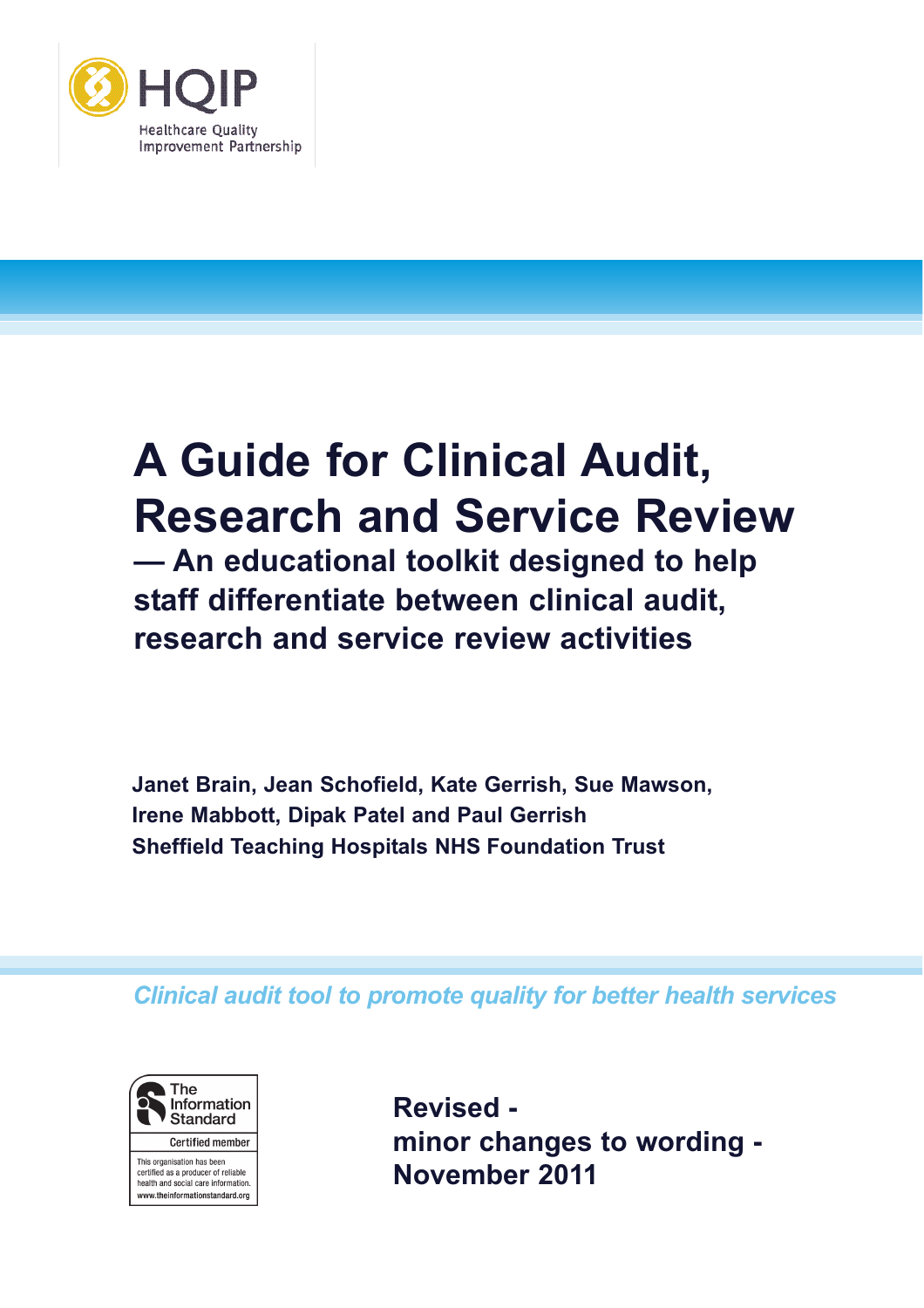# **Previous versions:**

September 2009 (first publication)

# **Next review:**

November 2012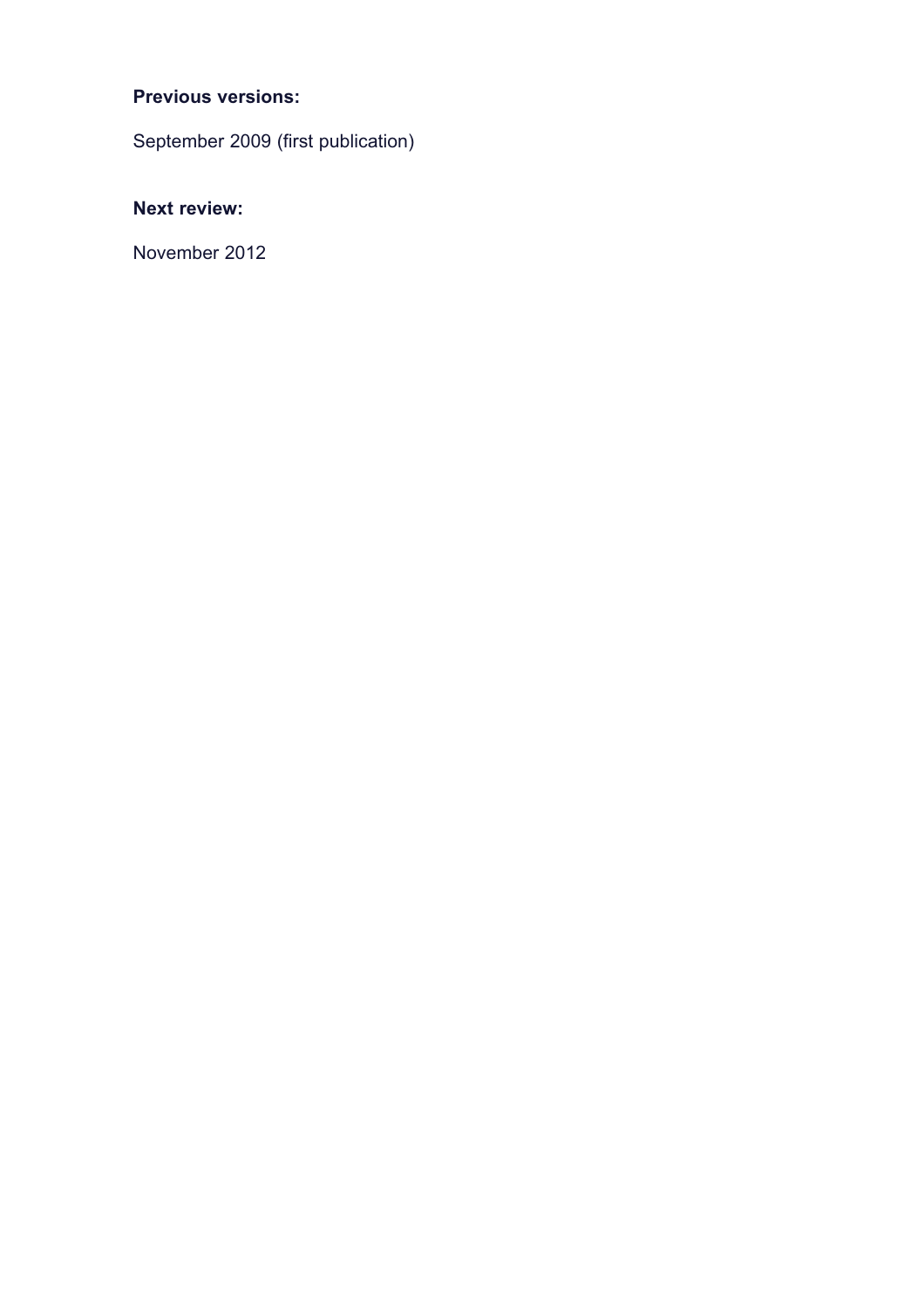# **Contents**

| 1                       | <b>Overview</b>                                                                                | 1              |
|-------------------------|------------------------------------------------------------------------------------------------|----------------|
| 1.1                     | Introduction                                                                                   | 1              |
| 1.2                     | Background                                                                                     | $\mathbf{1}$   |
| 1.3                     | Implications                                                                                   | $\overline{2}$ |
| 1.4                     | Purpose of this guide                                                                          | $\overline{2}$ |
| $\overline{\mathbf{2}}$ | <b>The Simple Rules</b>                                                                        | 5              |
| 3                       | The Rule In questions                                                                          | 6              |
| 4                       | <b>Clinical governance and project development</b>                                             | 10             |
| 4.1                     | Ethical principles applicable to clinical audit and service review                             | 10             |
| 4.1.1                   | Introduction                                                                                   | 10             |
| 4.1.2                   | The ethical principles                                                                         | 10             |
| 4.2                     | Assurance of ethical consideration                                                             | 13             |
| 5                       | <b>Glossary of terms</b>                                                                       | 16             |
| 6                       | Frequently asked questions about the toolkit                                                   | 18             |
|                         | <b>References</b>                                                                              | 23             |
|                         | <b>Further reading</b>                                                                         | 24             |
| <b>Tables</b>           |                                                                                                |                |
|                         | 1. The Simple Rules                                                                            | 5              |
|                         | 2. Rule In question for clinical audit                                                         | 6              |
|                         | 3. Rule In questions for research                                                              | $\overline{7}$ |
|                         | 4. Rule In questions for practice/service development                                          | 8              |
|                         | 5. Rule In questions for practice/service evaluation                                           | 9              |
|                         | 6. Ethical principles applicable to clinical audit and service review                          | 11             |
|                         | <b>Appendices</b>                                                                              |                |
|                         | Appendix 1. Registration processes                                                             | 25             |
|                         | Appendix 2. Where to go for help                                                               | 26             |
|                         | Appendix 3. Example service review confirmation letter for publication or educational purposes | 27             |
|                         | Appendix 4. Contributors                                                                       | 29             |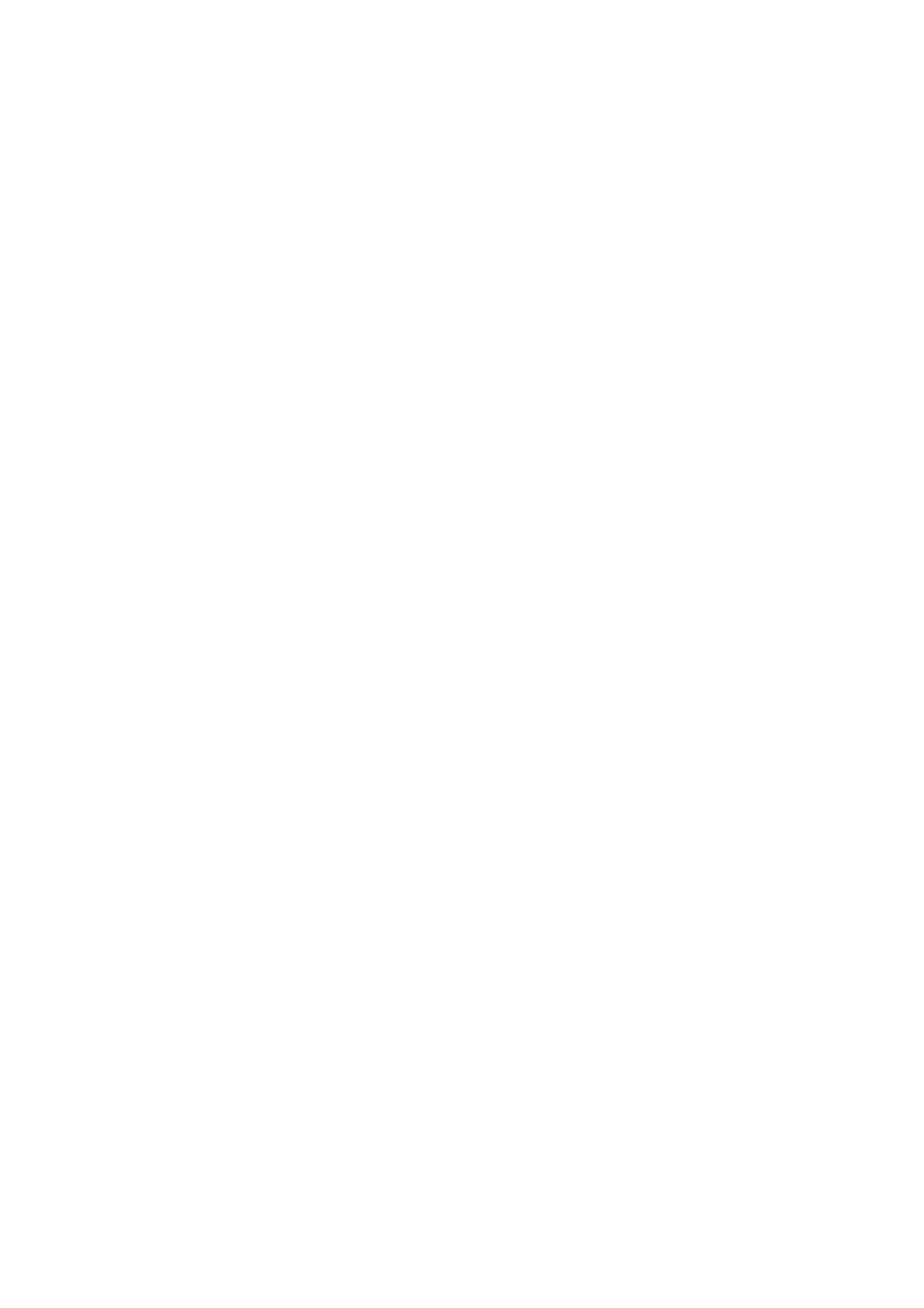## **1 Overview**

## **1.1 Introduction**

The Healthcare Quality Improvement Partnership (HQIP) is led by a consortium of the Academy of Medical Royal Colleges, the Royal College of Nursing and National Voices. Our purpose is to promote quality in healthcare, and in particular to increase the impact that clinical audit has on healthcare quality in England and Wales.

Clinical audit is "a quality improvement cycle that involves measurement of the effectiveness of healthcare against agreed and proven standards for high quality, and taking action to bring practice in line with these standards so as to improve the quality of care and health outcomes."<sup>1</sup>

In order to facilitate this, HQIP have funded the development of a number of clinical audit support tools to help local teams deliver local clinical audit activity. They are intended to be used as reference material or toolkits to help with the clinical audit process.

This document should be read in conjunction with the following:

- the separate glossary provided
- other relevant tools produced as part of this collection by HQIP.

## **1.2 Background**

Over the last few years a number of policy initiatives have changed the data collection landscape for those working within the NHS. This has resulted in a need for clearer guidance on how the activities are categorised or defined and, furthermore, on the governance of those activities to ensure rigour and patient safety.

Following publication of the national health research strategy, *Best Research for Best Health,*<sup>2</sup> the National Institute of Health Research (NIHR) was established to carry forward the vision of improving the health and wealth of the nation through research. Also the Tooke report<sup>3</sup> made recommendations to the Chief Medical Officer of England to address possible ways forward to improve clinical effectiveness across the UK. This showed the need for clinical engagement in quality improvement projects to have rigorous methodology and outcome measurements to provide robust data to improve the fidelity of care provided.

*The Next Stage Review*<sup>4</sup> by Lord Darzi in 2008 built on the progress made in the implementation of the *NHS Plan*<sup>5</sup> and established a vision for the next decade. It identified a role for measuring outcomes as assessed by patients themselves, PROMs (Patient Recorded Outcome Measures)<sup>6</sup> with *High Quality Care for All<sup>4</sup>* further proposing to make self-reported measures a key strategy to secure improvements in the quality of care in the NHS.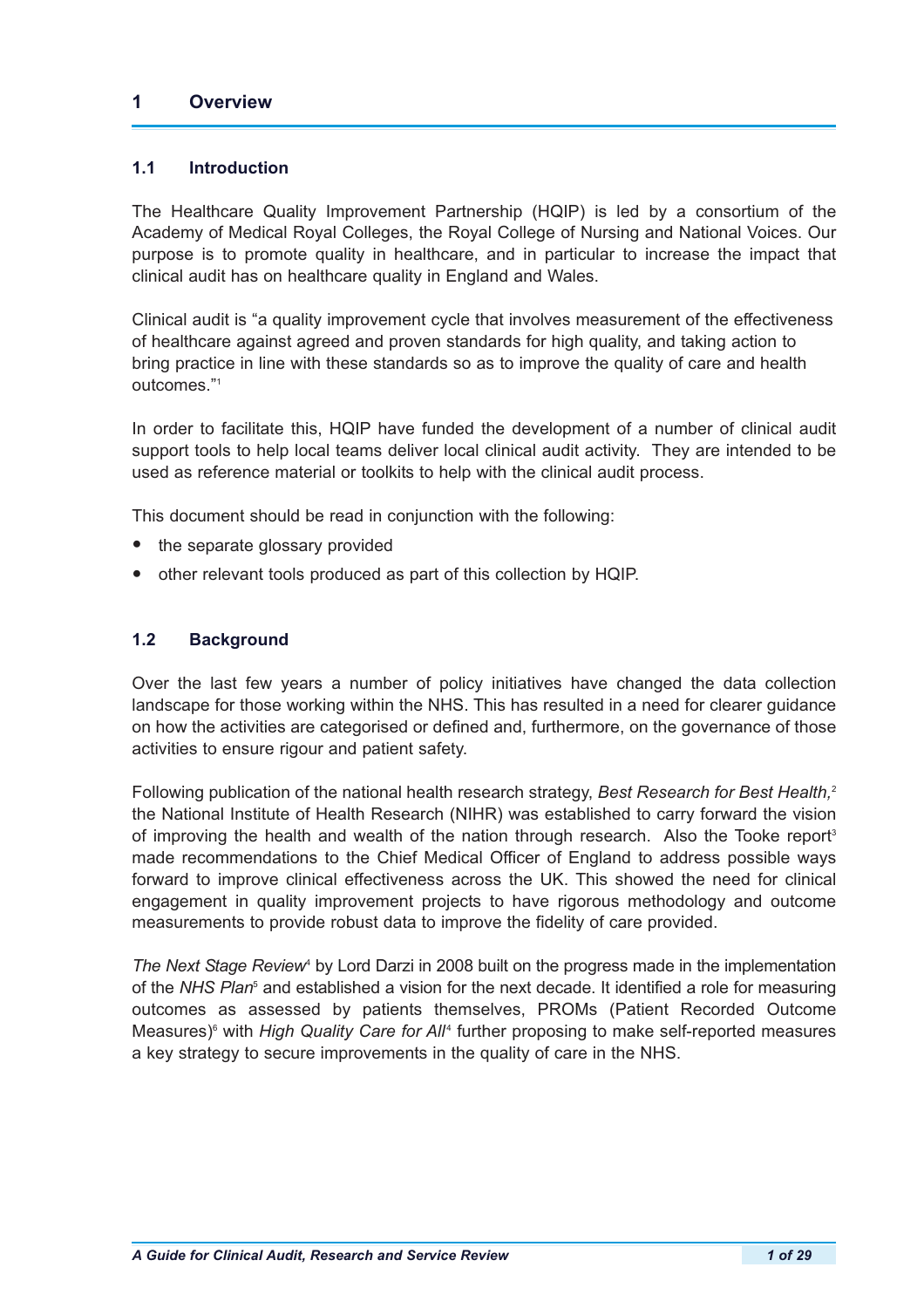## **1.3 Implications**

The result of this changing landscape for clinicians and researchers means that they find themselves having to comply with increasingly complex ethical, legal, clinical and governance requirements. Whilst research activity involving NHS patients (or their tissue or data) and NHS staff which is conducted in NHS premises must comply with research governance requirements,<sup>7</sup> other data collection activities within the clinical effectiveness and quality improvement arena also have governance requirements. Clinical audit, service development and service evaluation activities frequently involve collecting data from patients or staff. Such activities should be managed within appropriate clinical governance systems in the host organisation with due consideration given to ethical and data protection requirements together with public protection and risk management.

Whilst the ability to distinguish between these data collection activities may be straightforward in some cases, in practice there are frequently grey areas where it may be more problematic. Some NHS trusts could decide to treat grey areas as research in order to ensure that all research activity would be managed appropriately. However, this stance could result in an unnecessary management burden and cost to the research and development department. Additionally, there is a risk that an unnecessary administrative burden on the investigator could serve to stifle innovation.

## **1.4 Purpose of this guide**

In order to assist clinicians, managers and researchers to differentiate between research and other data collection activities, an educational toolkit had been developed by Sheffield Teaching Hospitals NHS Foundation Trust. This provides both a decision-making aid for staff together with guidance on ethical principles and governance for all the non-research data collection activities that might be required within the new NHS innovation landscape. The toolkit has been updated and adapted into a guide for national use across all NHS sectors and in all sizes of NHS organisations.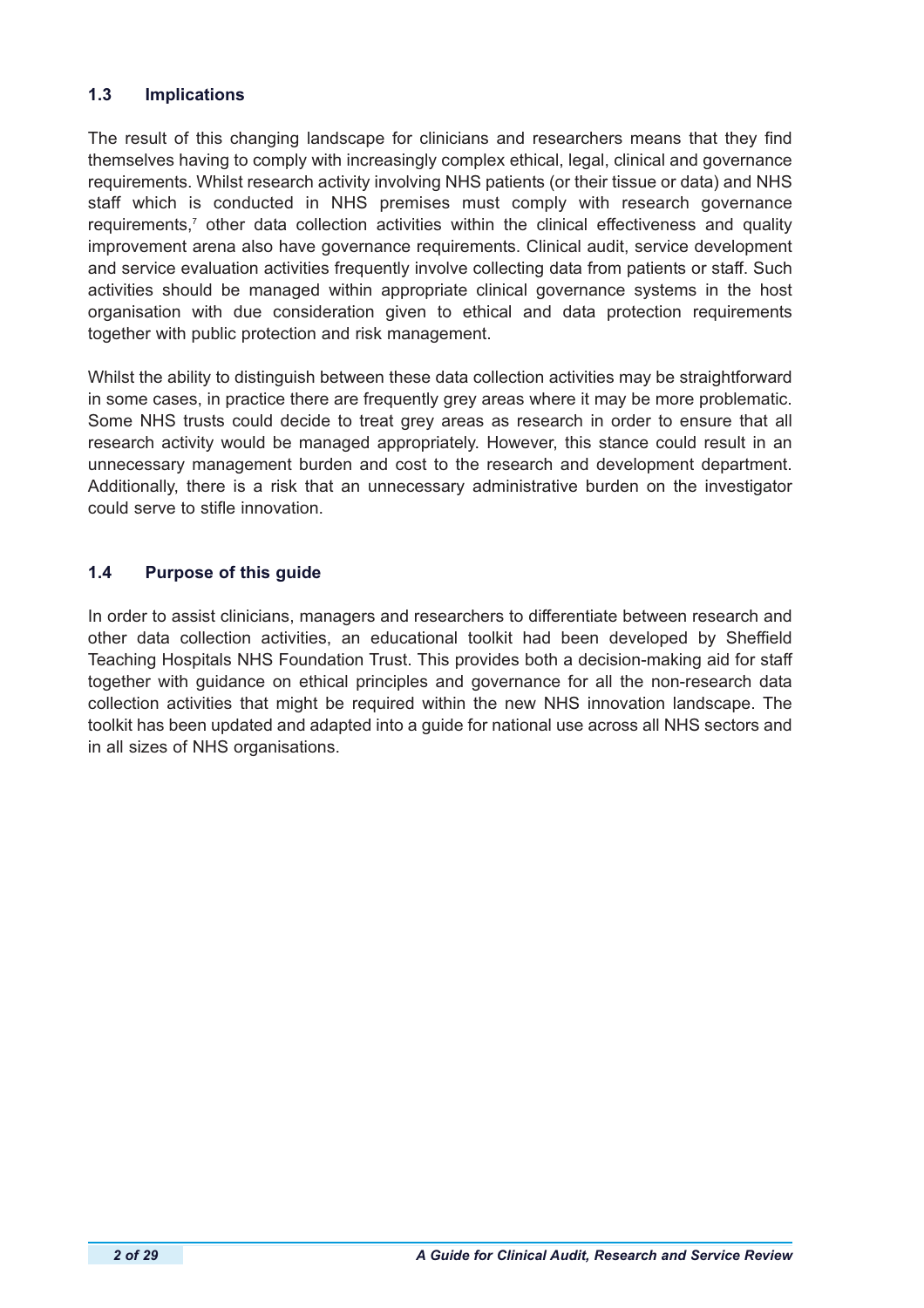#### **Key points about the toolkit**

#### **Why create it?**

This toolkit provides guidance to help staff follow established clinical governance practices in respect of data collection activities. Please refer to the diagram on the next page for an overview.

## **What will it do?**

- **•** This toolkit will help staff differentiate between clinical audit, research and service review and therefore enable the proposed data collection activity to be correctly categorised **most of the time** i.e. accepting that no toolkit can be 100% comprehensive.
- **•** Consideration must always be given to the risks of applying an incorrect method of data collection e.g. contravening research governance, the risk of harm to patients, the organisation or staff. Hence, guidance on how to ensure appropriate governance of these data collection activities, including ethical principles to consider, is also provided.

#### **Who is it aimed at?**

Staff with a responsibility to lead projects involving data collection as well as those wishing to learn more about such activities.

#### **How to use it to categorise your project**

In the first instance, use:

- **•** the flowchart on the next page to gain an overview
- **•** the "Simple Rules" on page 5 to get a reasonable indication of your project type i.e. is it clinical audit, research or service review
- the "Rule in Questions" on pages 6–9 to confirm your project type
- **•** the "Rule in Questions" for Research in Table 3 on page 7 as a final check to ensure your proposed project is **not research**.

For grey area projects where the toolkit does not provide you with a clear categorisation between these activities, staff are advised to seek assistance from appropriate departments in their organisation. A clinical governance process should exist within these departments to deal with service review grey area projects as well as advise on the steps to ensure due ethical consideration for these activities (also outlined on pages 10–14 of this guide).

Application of this process allows trusts to issue a letter that will enable staff to provide evidence for prospective publishers or any other relevant parties that the project has been classified as service review, risk assessed and confirmation that ethical review has taken place and there are no unresolved issues. Example provided in Appendix 3, pages 27–28.

#### **Changing practice following service review activities**

Any proposed changes in practice arising from these activities must be safe, clinically effective, legal and ethical. In general, all proposed changes to practice must consider the clinical impact of the proposed changes and must be set in the context of risk to patients. The final decision to change clinical practice rests with the lead clinician and their team. For additional guidance, please refer to Table 6 on page 11–13 for the ethical principles applicable to clinical audit and service review.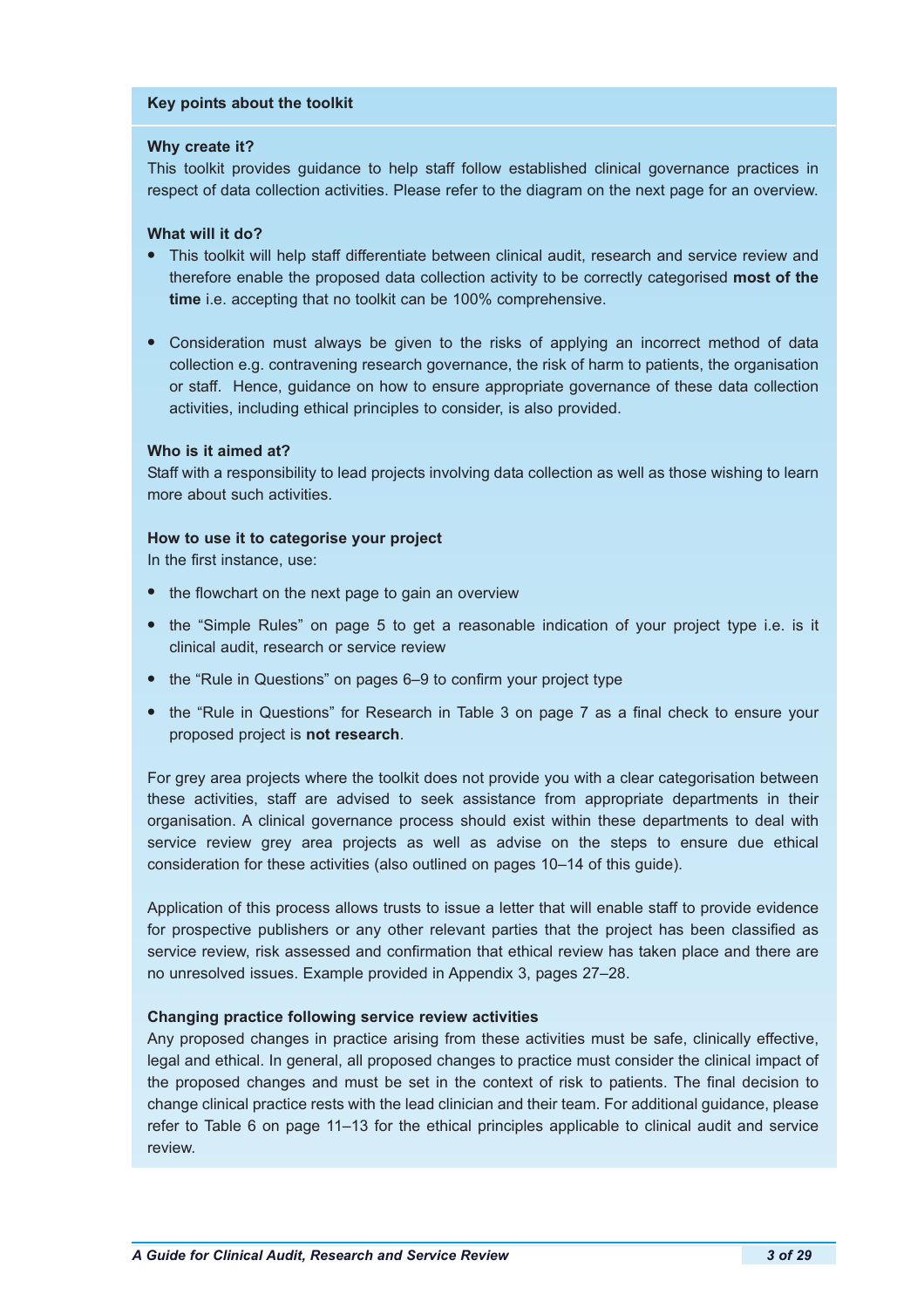

Overview of established clinical governance practices and links in respect of data collection activities **Overview of established clinical governance practices and links in respect of data collection activities**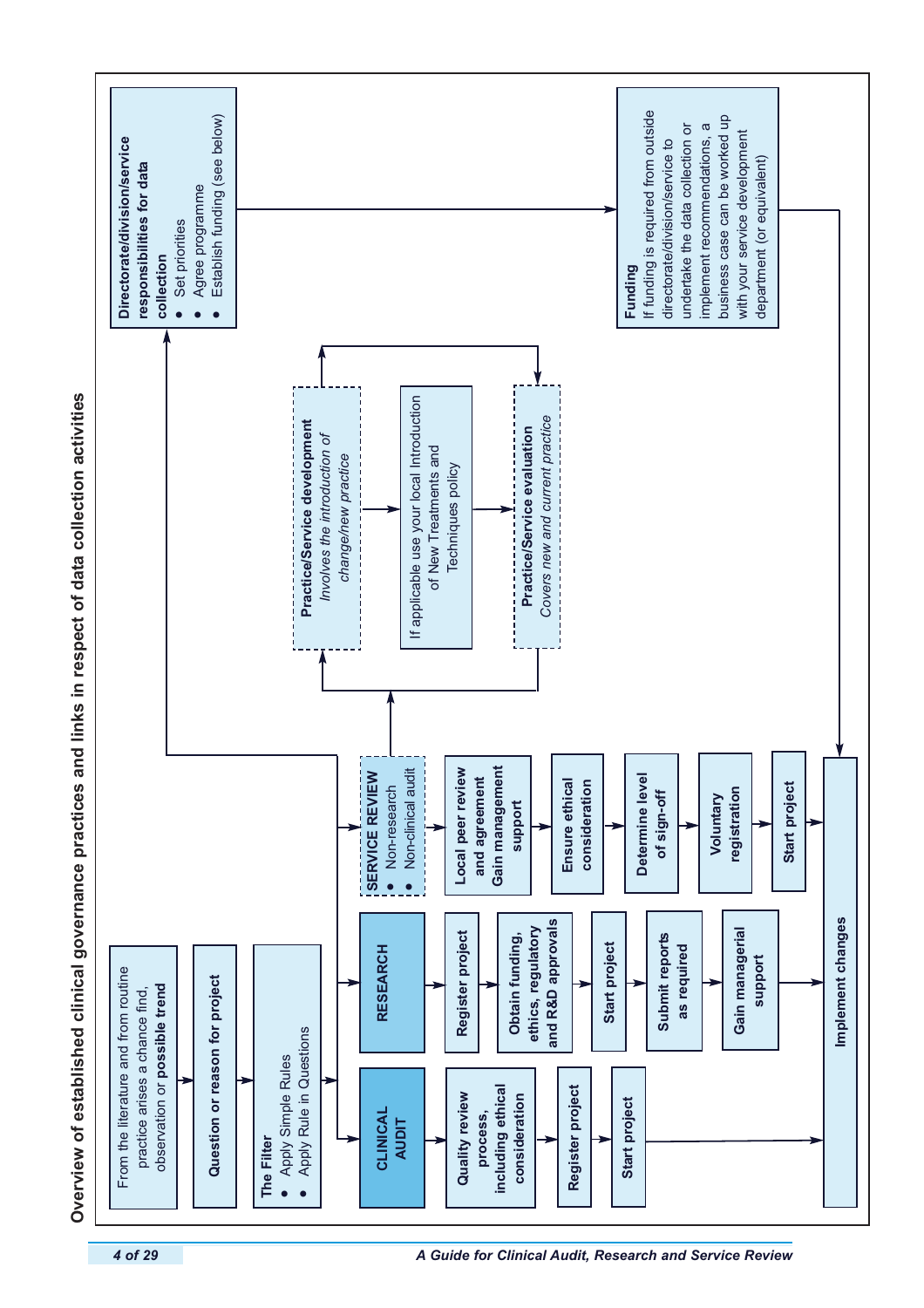# **2 The Simple Rules**

By applying the simple rules below you will get a reasonable indication of the type of data collection activity you want to embark on and whether you need to use a local policy on the introduction of new treatments and techniques.

| <b>Activity</b>                                     |                | <b>Simple Rule</b>                                                                                                                                                                                                                                                                                                                                                                         |
|-----------------------------------------------------|----------------|--------------------------------------------------------------------------------------------------------------------------------------------------------------------------------------------------------------------------------------------------------------------------------------------------------------------------------------------------------------------------------------------|
| <b>Clinical audit</b>                               | 1              | Measures existing practice against evidence-based clinical standards<br>(see section 6.8)                                                                                                                                                                                                                                                                                                  |
|                                                     | $\overline{2}$ | All clinical audit must comply with the clinical audit governance requirements                                                                                                                                                                                                                                                                                                             |
| <b>Research</b>                                     | 1              | Generates new knowledge where there is no or limited research<br>evidence available and which has the potential to be generalisable or<br>transferable                                                                                                                                                                                                                                     |
|                                                     | $\overline{2}$ | All research must comply with research governance requirements                                                                                                                                                                                                                                                                                                                             |
| <b>Service review</b>                               | 1              | Incorporates both service/practice development and service/practice<br>evaluation                                                                                                                                                                                                                                                                                                          |
|                                                     | $\overline{2}$ | Service/practice development - introduces a change in service delivery<br>or practice for which there is evidence derived from research or from other<br>health/social care settings that have already introduced and evaluated the<br>change. New developments should always be evaluated.                                                                                                |
|                                                     | 3 <sup>5</sup> | Service/practice evaluation evaluates the effectiveness or efficiency of<br>an existing or new service/practice that is evidence based, with the intention<br>of generating information to inform local decision-making. This type of<br>activity is sometimes referred to as a clinical effectiveness study, baseline<br>audit, activity analysis, organisational audit and benchmarking. |
|                                                     | $\overline{4}$ | All service review activity should comply with clinical governance<br>requirements and follow the ethical principles in Table 6 on pages 11-13.                                                                                                                                                                                                                                            |
|                                                     | $\sqrt{5}$     | Service/practice development which is concerned with introducing a new<br>treatment or technique must follow the local policy on introduction of new<br>treatments and techniques as summarised below.                                                                                                                                                                                     |
| Local policy on                                     |                | This policy could apply to the introduction of:                                                                                                                                                                                                                                                                                                                                            |
| introduction of<br>new treatments<br>and techniques |                | a treatment or technique which is understood to be safe and effective but<br>new to your trust                                                                                                                                                                                                                                                                                             |
|                                                     |                | a treatment or technique that is an interventional procedure (as defined<br>$\bullet$<br>by NICE) and has not been used in the NHS before                                                                                                                                                                                                                                                  |
|                                                     |                | an existing treatment or technique that is to be adapted for new purposes<br>$\bullet$                                                                                                                                                                                                                                                                                                     |
|                                                     |                | a medicine not on the trust formulary or a new indication for an existing<br>$\bullet$<br>formulary medicine.                                                                                                                                                                                                                                                                              |

## **Table 1. The Simple Rules**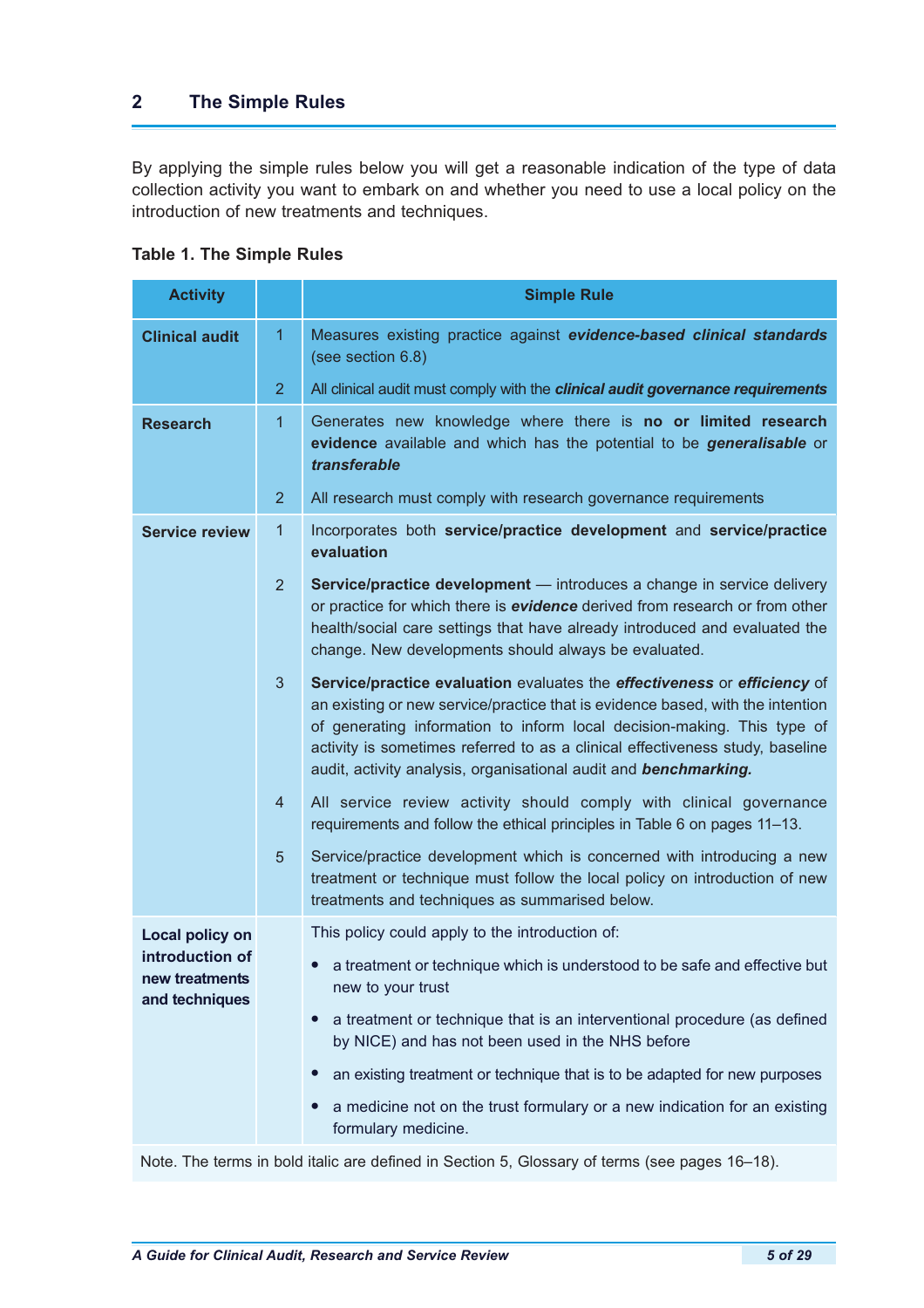#### **Table 2. Rule In question for clinical audit**

|     | Question                                                                                                                                                                           | <b>Yes</b> | <b>No</b> | Don't<br>know |
|-----|------------------------------------------------------------------------------------------------------------------------------------------------------------------------------------|------------|-----------|---------------|
| 2.1 | Do you want to measure current practice against evidence<br><b>based clinical standards</b> ? This will typically involve measuring<br>both process and outcomes at the same time. |            |           |               |

If you have answered **YES** to question 2.1 then your proposed project is clinical audit. Please follow the established *clinical audit governance requirements* for your organisation.

If you have answered **DON'T KNOW**, seek further advice from appropriate departments in your organisation before proceeding.

If you have answered **NO** to this question, your proposed project **IS NOT** clinical audit. Proceed to either the research or service review questions (Tables 3, 4 and 5).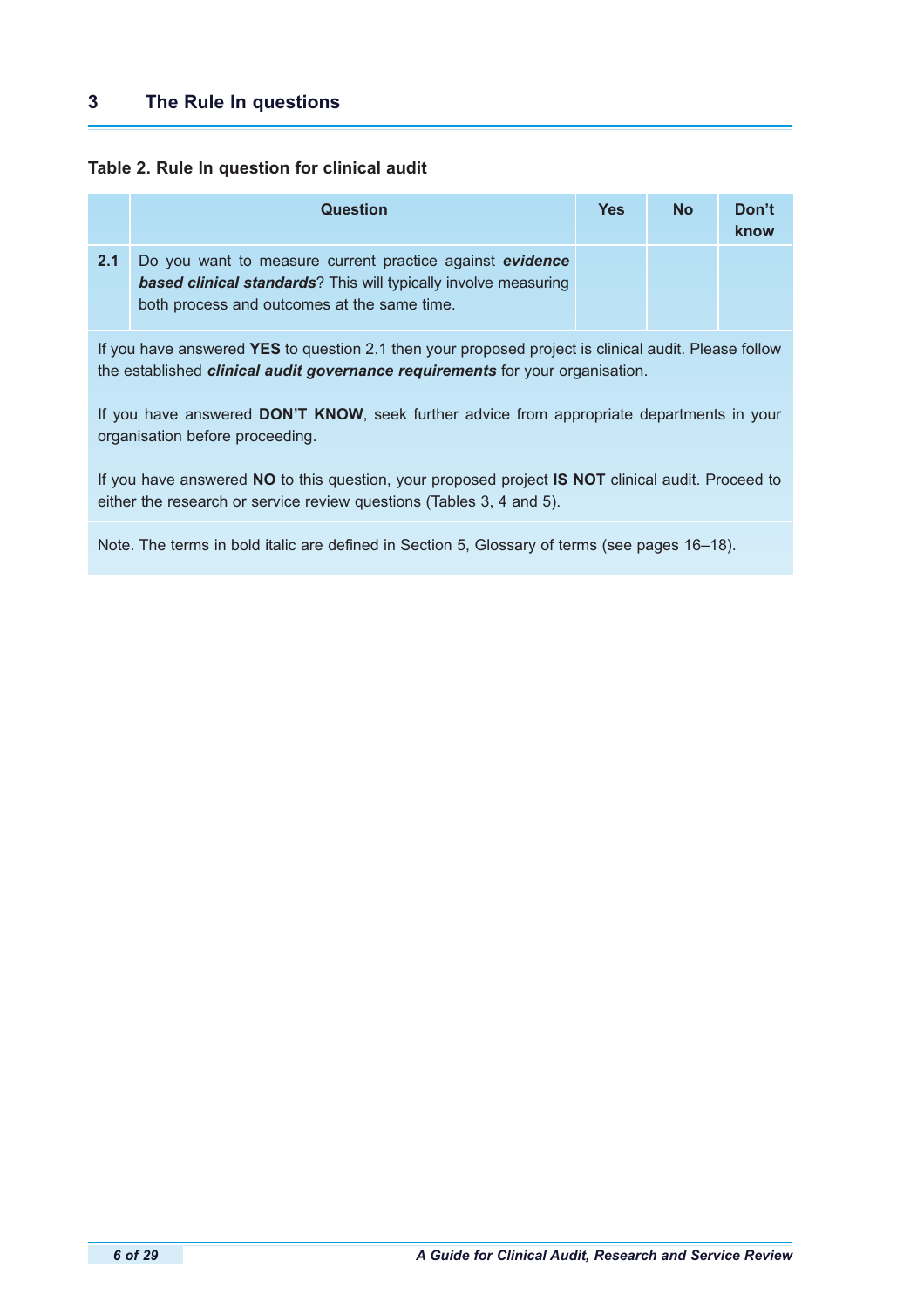## **Table 3. Rule In questions for research**

|     | <b>Question</b>                                                                                                                                                                                              | <b>Yes</b> | <b>No</b> | Don't<br>know |
|-----|--------------------------------------------------------------------------------------------------------------------------------------------------------------------------------------------------------------|------------|-----------|---------------|
| 3.1 | Do you want to <i>investigate</i> the <i>effect</i> of a <i>new</i> treatment or<br>technique on patients/ carers?                                                                                           |            |           |               |
| 3.2 | Do you want to <i>investigate</i> the <i>effects</i> of an existing treatment<br>or technique on a new patient/carer group or pathology?                                                                     |            |           |               |
| 3.3 | Do you want to <i>investigate</i> the <i>correlation</i> between two<br>treatments/techniques or characteristics?                                                                                            |            |           |               |
| 3.4 | Do you want to test a new technology or new medicine on a<br>patient or their carer?                                                                                                                         |            |           |               |
| 3.5 | Do you want to develop a new technology using NHS staff or<br>facilities?                                                                                                                                    |            |           |               |
| 3.6 | Are you generating or testing a hypothesis?                                                                                                                                                                  |            |           |               |
| 3.7 | Is the new knowledge you are providing generalisable or<br>transferable to other patients or NHS settings?                                                                                                   |            |           |               |
| 3.8 | Do you want to <i>investigate</i> a cognitive, physiological, physical/<br>functional, psychological or social phenomenon of staff,<br>patients or carers where current evidence or knowledge is<br>lacking? |            |           |               |

If you have answered **YES** to **any** of these questions, your proposed project is research. Please follow your established research governance pathway.

If you are using human tissue from patients/staff in your investigation you must comply with the Human Tissue Act.<sup>8</sup> Please contact your research and development department for advice.

If you have answered **DON'T KNOW** to any of these questions, seek further advice from your research and development department before proceeding. The director of research and development may be the final arbiter in deciding if a project is research.

If you have answered **NO** to **all** of these questions then your proposed project **IS NOT** research. Proceed to either the clinical audit or service review questions (Tables 2, 4 and 5).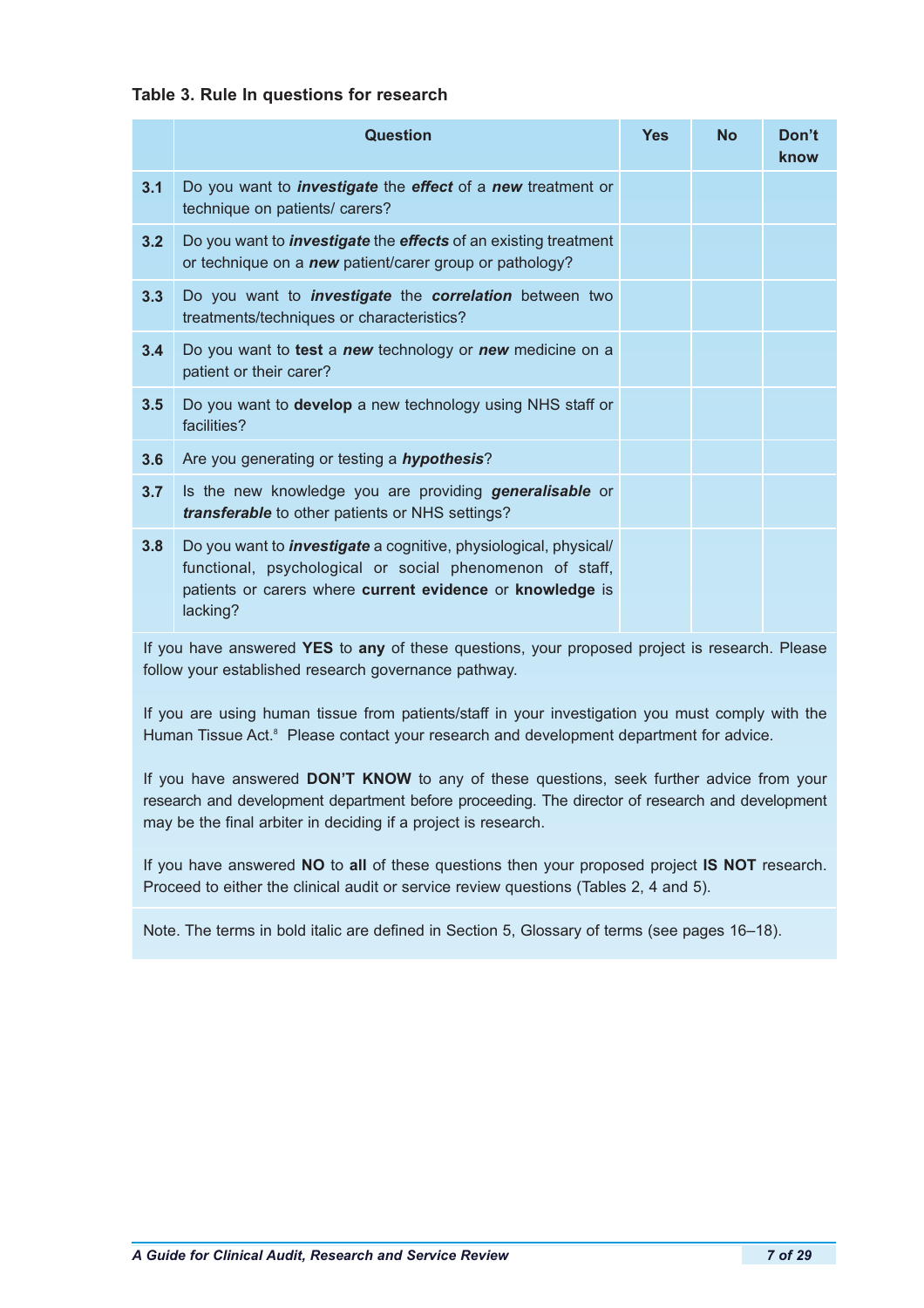#### **Table 4. Rule In questions for practice/service developments**

|     | <b>Question</b>                                                                                                                                                                | <b>Yes</b> | <b>No</b> | Don't<br>know |
|-----|--------------------------------------------------------------------------------------------------------------------------------------------------------------------------------|------------|-----------|---------------|
| 4.1 | Do you want to <b>introduce</b> and evaluate a new practice(s)<br>based on <b>robust published evidence</b> ? For example,<br>evidence-based guidelines or a systematic review |            |           |               |
| 4.2 | Do you want to <b>introduce</b> and evaluate a new practice(s)<br>based on evidence of implementation and evaluation in<br>another NHS trust or health/social care setting?    |            |           |               |
| 4.3 | Do you want to <b>introduce</b> and evaluate a new practice(s) for<br>which there is limited evidence but for which you have<br>completed an assessment of risks and benefits? |            |           |               |
| 4.4 | Do you want to <b>introduce</b> and evaluate a new outcome<br>measure or assessment tool which is based on <b>robust</b><br>published evidence?                                |            |           |               |
| 4.5 | Do you want to <b>introduce</b> and evaluate a new type of<br>equipment currently licensed in the UK?                                                                          |            |           |               |

If you have answered **YES** to any of these questions then your proposed project is practice/service development.

But as a final check to ensure your proposed project is **not research,** answer the research questions in Table 3.

To comply with local clinical governance requirements you may need to:

- **•** register your project (further information in Appendix 1, Registration processes, page 25).
- follow ethical principles which are considered best practice (refer to Section 4, Ethical principles applicable to clinical audit and service review, pages 10–14).
- **•** Where appropriate involve **service users** in your practice/service developments.

**If yes to Q4.1 to Q4.3,** use your local **introduction of new treatments and techniques policy** if your proposed service/practice development relates to the introduction of:

- a treatment or technique that is understood to be safe and effective, but new to your trust
- **•** a treatment or technique that is an interventional procedure (as defined by NICE) and has not been used in the NHS before
- **•** an existing treatment or technique that is to be adapted for new purposes
- **•** a medicine not on your trust formulary or a new indication for an existing formulary medicine.

Your local clinical governance lead/team may provide further advice.

If yes to Q4.5, contact your local medical equipment manager (or equivalent) who will advise on the steps you will need to follow to comply with medical equipment management manual.

If you have answered **DON'T KNOW** seek further advice before proceeding. You could contact one of your key trust departments responsible for supporting clinical effectiveness activities.

If you have answered **NO** to all these questions, your proposed project **IS NOT** a practice/service development. Proceed to either the clinical audit (Table 2), research (Table 3) or service evaluation (Table 5) questions.

Note. The terms in bold italic are defined in Section 5, Glossary of terms (see pages 16–18).

.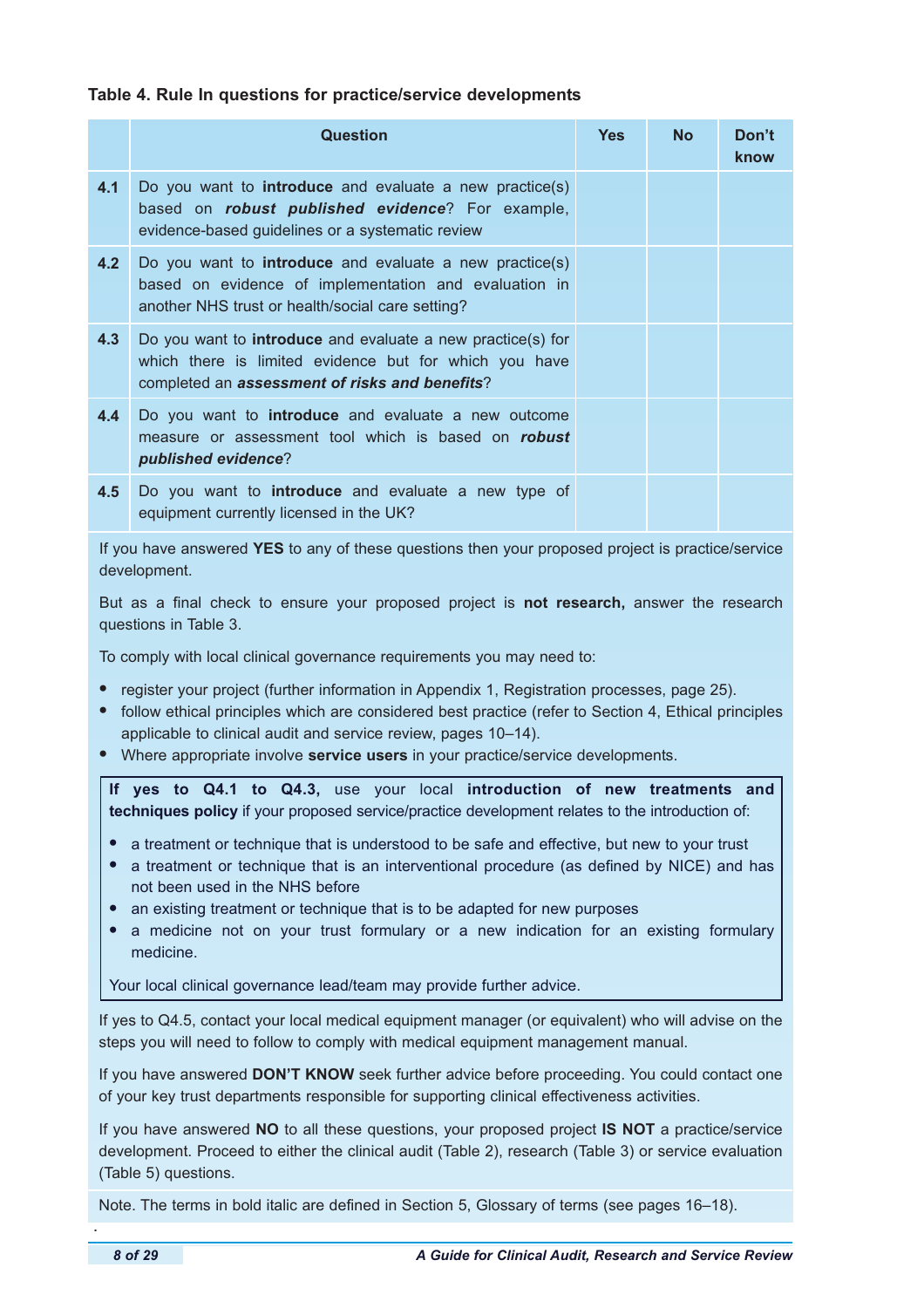## **Table 5. Rule In questions for practice/service evaluation**

|     | Question                                                                                                                                                                               | <b>Yes</b> | <b>No</b> | Don't<br><b>Know</b> |
|-----|----------------------------------------------------------------------------------------------------------------------------------------------------------------------------------------|------------|-----------|----------------------|
| 5.1 | Do you want to evaluate the effectiveness and or efficiency<br>of your current practice or service?                                                                                    |            |           |                      |
| 5.2 | Do you want to evaluate the effectiveness and or efficiency<br>of an educational programme?                                                                                            |            |           |                      |
| 5.3 | Do you want to compare the effectiveness or efficiency of a<br>new practice (consistent with new practice as described in<br>Table 4 Q4.1-Q4.3) with your current practice or service? |            |           |                      |
| 5.4 | Do you want to compare the effectiveness or efficiency of<br>your <b>current practice</b> against another area of existing practice<br>within your Trust?                              |            |           |                      |
| 5.5 | Do you want to collect and analyse patient/staff/carers data to<br>evaluate patterns of activity?                                                                                      |            |           |                      |
| 5.6 | Is the purpose of your evaluation to provide information of<br>local relevance to inform local decision-making?                                                                        |            |           |                      |
| 5.7 | Will your evaluation provide information for making clinical<br>decisions about the care or management of your patient(s)?                                                             |            |           |                      |
|     | If you have answered YES to any of these questions then your proposed project is practice/service<br>evaluation.                                                                       |            |           |                      |

If you are using **human tissue** from patients/staff in your project you must comply with the Human Tissue Act.<sup>8</sup> Please contact the research and development department for advice.

To comply with local clinical governance requirements you may need to:

- **•** register your project (further information in Appendix 1, Registration processes, page 25).
- **•** follow ethical principles which are considered best practice (refer to Section 4, Ethical principles applicable to clinical audit and service review, pages 10–14).
- **•** where appropriate involve **service users** in your practice/service evaluation.

**If yes to Q5.3,** please use your local **introduction of new treatments and techniques policy** if your proposed service/practice development relates to the introduction of:

- **•** a treatment or technique that is understood to be safe and effective, but new to your trust
- **•** a treatment or technique that is an interventional procedure (as defined by NICE) and has not been used in the NHS before
- **•** an existing treatment or technique that is to be adapted for new purposes
- **•** a medicine not on your trust formulary or a new indication for an existing formulary medicine.

Your local clinical governance lead/team may provide further advice.

If you have answered **DON'T KNOW** seek further advice before proceeding. You could contact one of your key trust departments responsible for supporting clinical effectiveness activities.

If you have answered **NO** to all these questions, your proposed project **IS NOT** a practice/service evaluation. Proceed to either the clinical audit (Table 2), research (Table 3) or service development (Table 4) questions.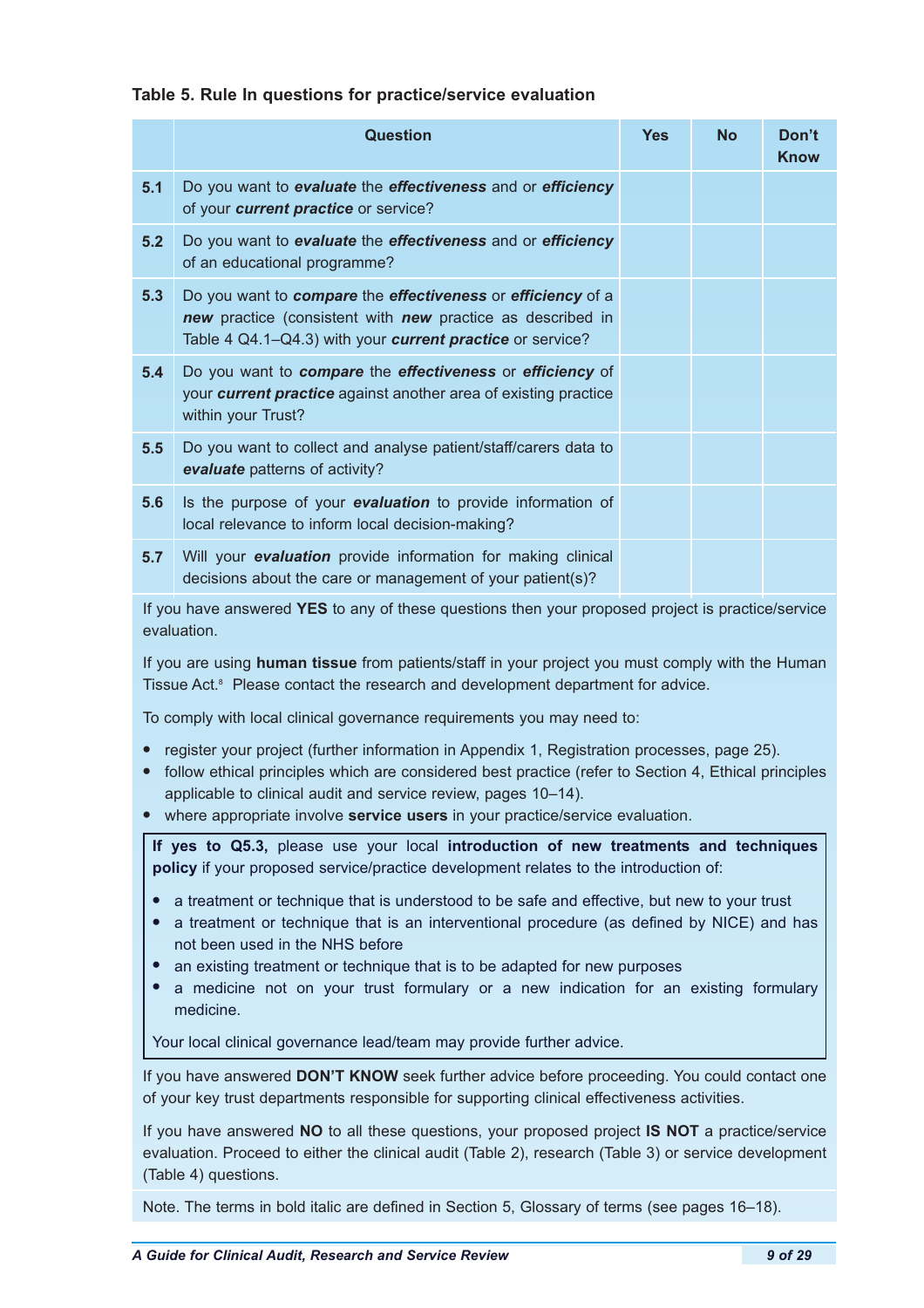# **4 Clinical governance and project development**

## **4.1 Ethical principles applicable to clinical audit and service review**

## **4.1.1 Introduction**

It is important that due ethical consideration is given to all types of projects which involve the collection of data from NHS patients and staff. Under research governance requirements,<sup>6</sup> research projects require formal approval in the form of a favourable ethical opinion from an NHS Research Ethics Committee. There are no such national requirements for clinical audit and service review projects. Approval and oversight of these projects falls within the clinical governance responsibilities of NHS trusts (acute, primary care, mental health, health and social care, ambulance) where the project is undertaken.

Under clinical governance NHS organisations should have ownership and control of clinical audit and service review projects involving their patients, data, staff, equipment or facilities. They should therefore be responsible for considering any ethical implications and for ensuring each project complies with local policy and relevant NHS guidance e.g. confidentiality, consent, data protection, etc. A set of ethical principles (see pages 11–14) have been developed to assist with this process and these are consistent with the principles contained in *Ethics and Clinical Audit and Quality Improvement (QI) – A Guide for NHS Organisations.*<sup>9</sup> Each project will need individual consideration as to which principles are relevant.

It is recommended that staff planning a clinical audit or service review project conduct an initial self-assessment of the project proposal based on their own personal values and with reference to their professional code of practice. The proposal should then be approved through the agreed mechanisms within the host organisation. Individual NHS organisations may have established systems for this purpose. For example, there may be a specific committee established to review and approve clinical audit and service review project proposals or the responsibility may be delegated to individuals within a clinical directorate/ division/service, for example the clinical governance lead. A five–step governance process is included as a model for organisations to use/adapt as appropriate to their local circumstances (page 15).

When a service review project involves an invasive procedure, consideration should be given to ensuring an independent review of the ethical implications is undertaken by an appropriate clinician. Should any matters of a complex or sensitive ethical nature remain unresolved it may be appropriate to seek a specialist opinion, for example from a clinical ethics group (CEG) or the local research ethics committee.

It is recommended that staff gain management support for their proposals before proceeding and committing resources. Once any necessary approvals have been obtained, there may be a requirement to register the project in an appropriate database within the host organisation.

## **4.1.2 The ethical principles**

Along with the rest of this toolkit, the principles on pages 11–14 have been developed to guide staff in planning and undertaking any type of clinical audit or service review project. The principles address the design and conduct of the project; the welfare of participants; and the rights of participants who become involved.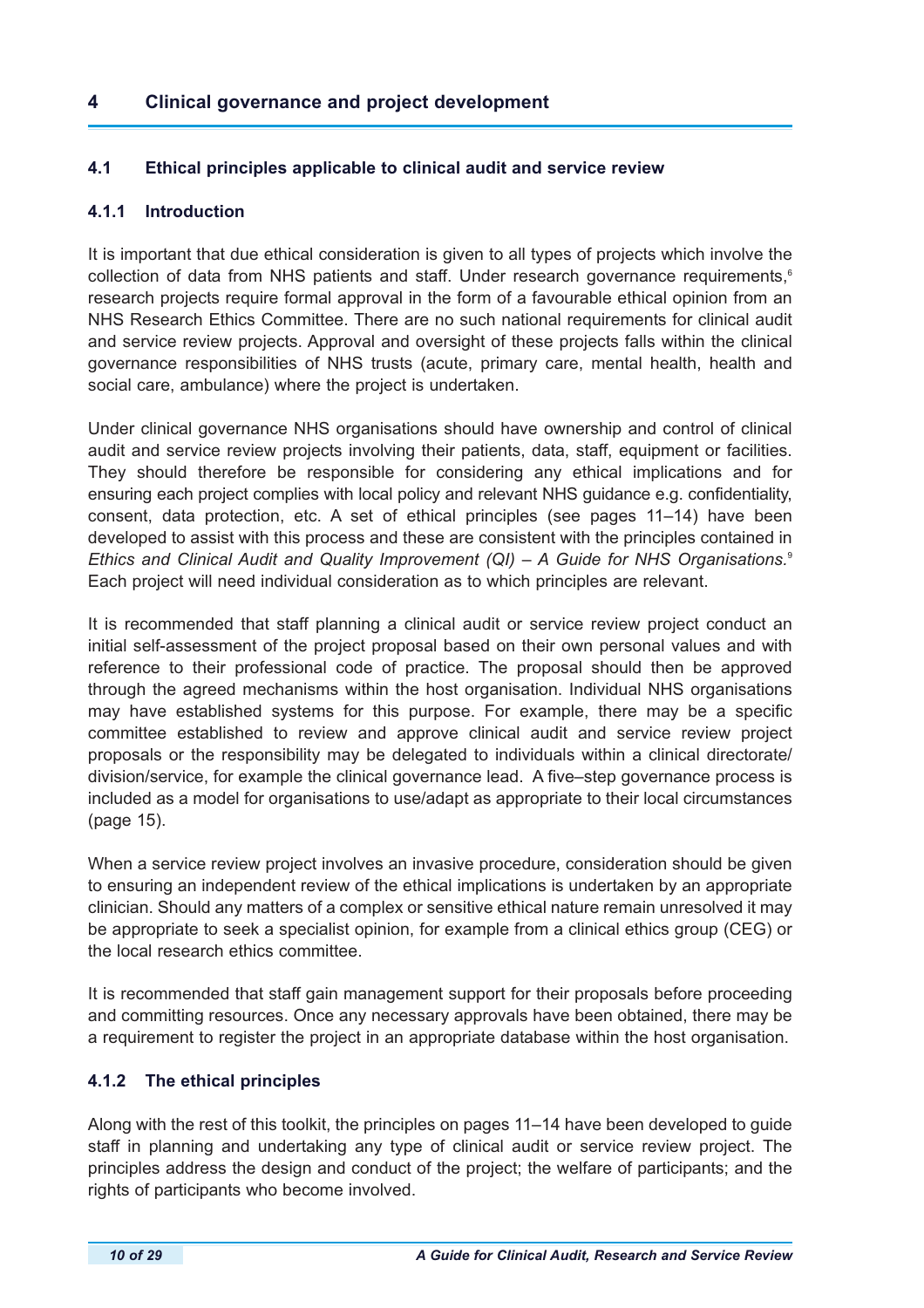The ethical principles for clinical audit and service review are compatible with the ethical principles that inform professional practice. Therefore, in the same way that a practitioner obtains the consent of a patient before undertaking a clinical procedure, consideration should be given to whether the consent of participants is required for a particular service review project. Similarly, a clinician will weigh up the risks involved in deciding whether or not to use a particular intervention. In service review activity, it is equally important to consider how to minimise any untoward effects, and to identify what could possibly go wrong and what to do if it does. For example, if patients are to be interviewed about their experiences of a particular service, it is important to ensure that questions are phrased in an appropriate manner, and to know how to respond if a patient becomes distressed with the line of questioning.

Consideration of these ethical issues should begin at the same time as the project plan is forming. They cannot be addressed separately or at a later stage in the design of the project. **Not all the principles outlined in Table 6 will apply to every project, but each one should be considered in turn as appropriate.** The suggested indicators have been developed to provide guidance and are not meant to be seen as requirements for every project.

Principles apply equally to clinical audit and service review, but for clinical audit, reference should also be made to *Ethics and Clinical Audit and Quality Improvement (QI) – A Guide for NHS Organisations.*<sup>9</sup>

|                         | <b>Principle</b>                                                                                                                                                                                                                                                                                                                   | <b>Suggested indicators</b>                                                                                                                                                                                                                                                                                                                                                                        |  |  |  |  |
|-------------------------|------------------------------------------------------------------------------------------------------------------------------------------------------------------------------------------------------------------------------------------------------------------------------------------------------------------------------------|----------------------------------------------------------------------------------------------------------------------------------------------------------------------------------------------------------------------------------------------------------------------------------------------------------------------------------------------------------------------------------------------------|--|--|--|--|
| 1                       | The aim of the project is justified and compatible<br>with the priorities and requirements of the<br>professional/care group/directorate/division/<br>service/trust, and support exists.                                                                                                                                           | A written protocol/project proposal exists.<br>Evidence of directorate/division/service/trust<br>support exists.<br>A clinical governance lead/clinical audit lead<br>is aware of project.<br>Directorate/division/service-based peer review<br>outcome exists.                                                                                                                                    |  |  |  |  |
| $\overline{2}$          | The proposed project is underpinned by an<br>appropriate evidence base.                                                                                                                                                                                                                                                            | Evidence is presented in a written protocol/<br>project proposal.<br>Evidence is sourced in a written protocol/<br>project proposal.                                                                                                                                                                                                                                                               |  |  |  |  |
| $\overline{\mathbf{3}}$ | The ethical requirements regarding the<br>identification and recruitment of participants<br>are met. Where it is appropriate to gain consent<br>from patients, consideration is given to:<br>contact<br>right of equal access<br>$\bullet$<br>right to refuse<br>$\bullet$<br>right to withdraw<br>consent/agreement to take part. | Processes should be in place (and described<br>in the protocol) to address the following<br>issues:<br>first contact with potential participants<br>consideration of vulnerability<br>$\bullet$<br>right to refuse<br>right to withdraw<br>process for obtaining consent/agreement<br>where appropriate<br>justification for not seeking consent with<br>reference to relevant policy or guidance. |  |  |  |  |
| $\overline{4}$          | The roles and responsibilities of any participants<br>(patients/relatives/staff) are agreed between<br>the project lead and relevant participants.                                                                                                                                                                                 | roles<br>responsibilities of<br><b>The</b><br>and<br>the<br>participants are outlined in the protocol.                                                                                                                                                                                                                                                                                             |  |  |  |  |

|  |  |  | Table 6. Ethical principles applicable to clinical audit and service review |  |  |  |
|--|--|--|-----------------------------------------------------------------------------|--|--|--|
|  |  |  |                                                                             |  |  |  |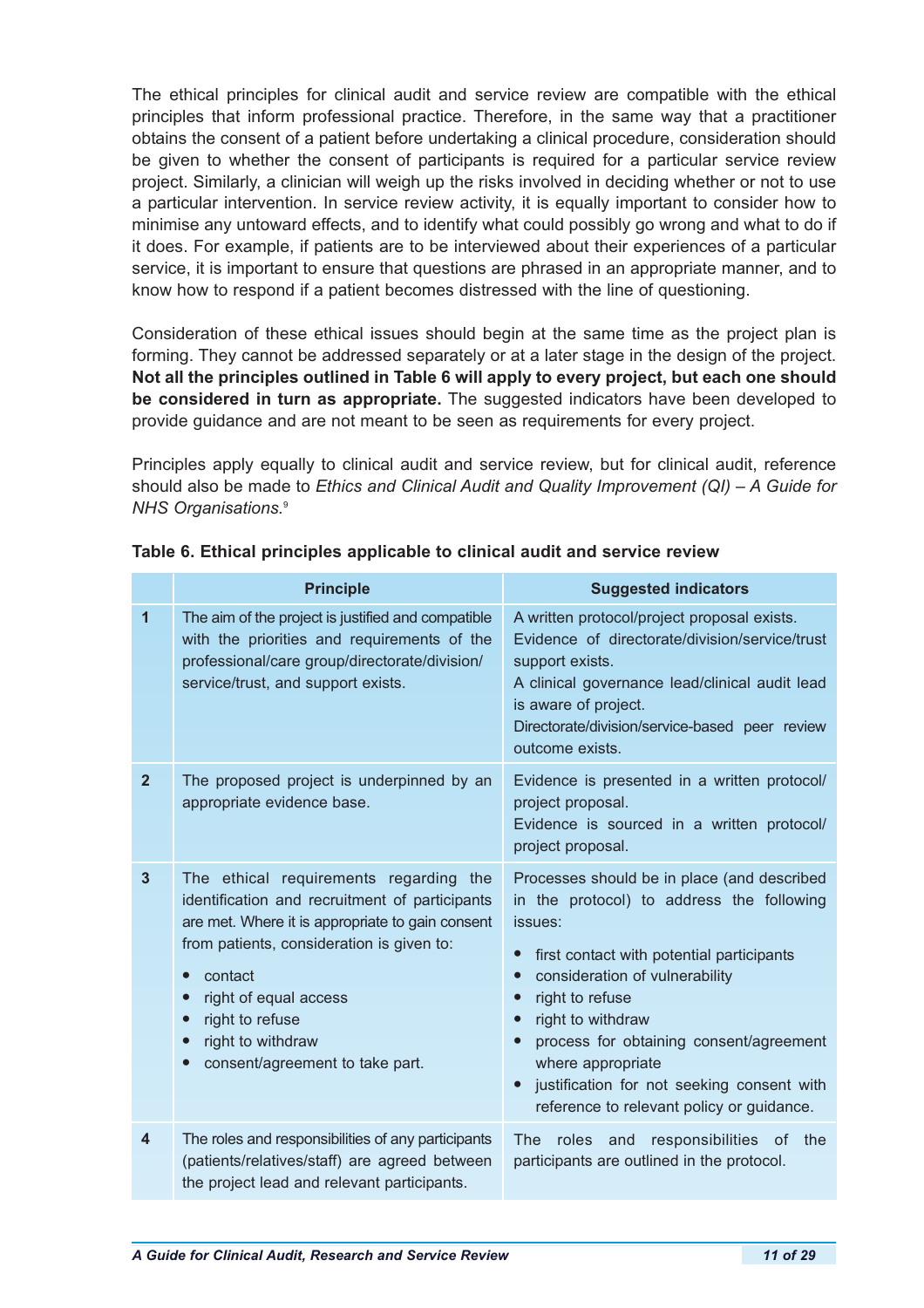|                | <b>Principle</b>                                                                                                                                                                                                                                                                                                            | <b>Suggested indicators</b>                                                                                                                                                                                                               |
|----------------|-----------------------------------------------------------------------------------------------------------------------------------------------------------------------------------------------------------------------------------------------------------------------------------------------------------------------------|-------------------------------------------------------------------------------------------------------------------------------------------------------------------------------------------------------------------------------------------|
| $5\phantom{1}$ | The participant's privacy should be respected<br>and confidentiality should be maintained.<br>See An Information Governance Guide for<br>Clinical Audit available from HQIP.                                                                                                                                                | The peer review process should consider<br>compliance with NHS Code of Confidentiality,<br>and an opinion from the trust's data protection<br>officer and/or Caldicott guardian should be<br>obtained in sensitive or complex situations. |
| $6\phantom{1}$ | Data collection tools such as interview<br>schedules and questionnaires are appropriately<br>phrased. Where possible, existing validated<br>instruments should be used.                                                                                                                                                     | The peer review process should consider the<br>appropriateness of data collection tools.                                                                                                                                                  |
|                | See An Information Governance Guide for<br>Clinical Audit available from HQIP.                                                                                                                                                                                                                                              |                                                                                                                                                                                                                                           |
| $\overline{7}$ | A risk assessment should be conducted to<br>pre-empt what could go wrong and what to do<br>if it does, including disclosure, for example,<br>what to do if the following occurs:<br>patients reveal information that would<br>$\bullet$<br>indicate clinical need or intervention<br>malpractice is identified<br>$\bullet$ | The peer review process should address risks<br>and make recommendations.<br>Evidence of organisational support exists<br>Evidence of adhering to the Trust guidance on<br>disclosure exists.                                             |
|                | the project disrupts normal care or routines<br>$\bullet$<br>non-compliance with policy/guidelines is<br>$\bullet$<br>identified which results in patient care<br>being compromised.                                                                                                                                        |                                                                                                                                                                                                                                           |
| 8              | A risk-benefit evaluation should be undertaken<br>to assess the potential burden of harm to<br>participants.                                                                                                                                                                                                                | The peer review process should address the<br>likelihood of harm and/or distress.                                                                                                                                                         |
| 9              | Where a proposal involves an invasive<br>procedure, an independent review of the<br>ethical implications should have been<br>undertaken by an appropriate clinician.                                                                                                                                                        | Evidence of independent ethical review by an<br>appropriate clinician exists.                                                                                                                                                             |
| 10             | Findings are disseminated to/shared with<br>areas of the organisation that will learn from<br>them.                                                                                                                                                                                                                         | Entry in local project database<br>Project findings disseminated locally, regionally,<br>nationally, for example through newsletters,<br>publications, websites, etc.                                                                     |
| 11             | Participant involvement is accurately presented<br>in reports and shared in a way that is easily<br>understood.                                                                                                                                                                                                             | Evidence of patient and public involvement (PPI)<br>input into reports (if relevant) is available.                                                                                                                                        |
| 12             | Where appropriate, due consideration has<br>been given to the legal requirements<br>associated with the use of human tissue.                                                                                                                                                                                                | The peer review process should address<br>compliance with the Human Tissue Act 2004.<br>Advice should be sought from the trust's data<br>protection officer where appropriate.                                                            |
| 13             | Staff should be skilled and competent to<br>undertake project tasks, and should be in<br>receipt of appropriate clinical and/or academic<br>supervision. Necessary skills might include data<br>collection, data analysis, project management,<br>time management, communication, etc.                                      | Project staff CVs<br>Training records<br>Competency assessment records<br>Supervisor's statement                                                                                                                                          |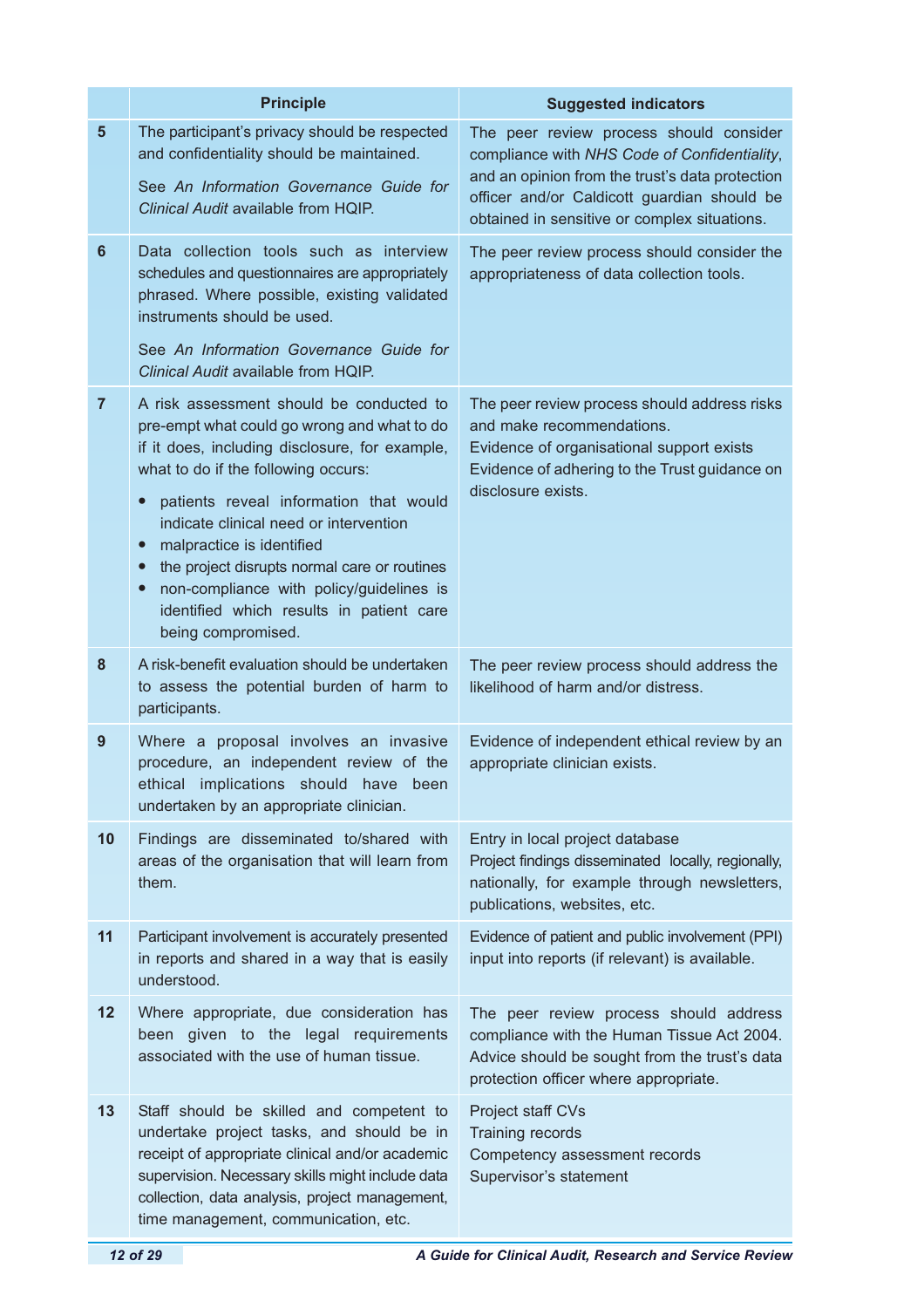|    | <b>Principle</b>                                                                       | <b>Suggested indicators</b>                                     |
|----|----------------------------------------------------------------------------------------|-----------------------------------------------------------------|
| 14 | Resources (including time and money)<br>required to complete the project are available | The peer review process should address<br>resource utilisation. |
|    | and supported by managers/supervisors.                                                 | Evidence of management support                                  |

## **4.2 Assurance of ethical consideration**

It is the responsibility of each organisation to establish local systems for ensuring ethical consideration of all service review projects takes place. In the absence of any formal national guidance/policy framework to govern service review work, the following practical advice has been developed to help frontline staff give due ethical consideration to service review projects.

The three levels of assurance in **sign off** are described below and can be used as follows:

- to register the service review activity
- to comply with governance processes as detailed on page 4 and the 5–Step Governance Process for Service Review Activity on page 15.
- to provide prospective publishers and educational establishments, if required, with evidence that ethical review has been achieved. Refer to Appendix 3 pages 27–28 for a copy of this proforma letter. This letter can also be used to provide evidence that a particular project has been classified locally as service review.

Ideally, the minimum level of assurance sign off for all organisations is level 2, but it may not be feasible as a minimum level for organisations with less well developed clinical governance support mechanisms (see 5–Step Governance Process, page 15).

The results of the risk assessment carried out as part of the ethical review will indicate the necessary level of risk sign off for the project to proceed. Ultimately, this means that if the risk assessment deems the project of very low, low or moderate risk, then sign off at directorate/division/service level would be appropriate. However, if the risk assessment identifies any high or major risks associated with carrying out the project, organisational sign off is required e.g. by the trust executive.

## **Level 1 assurance — lead clinician/project stakeholder group**

The lead clinician and/or the project stakeholder group need to assure themselves their proposed project method is consistent with:

- the ethical principles contained within the toolkit
- their codes of professional conduct
- local directorate/division/service governance systems.

In order to confirm the level of assurance is appropriate for your project, it is recommended that you discuss your proposal with a colleague who has appropriate expertise in the field and/or your line manager. If unable to confidently sign off for Level 1 assurance, you would then need to proceed to the next level.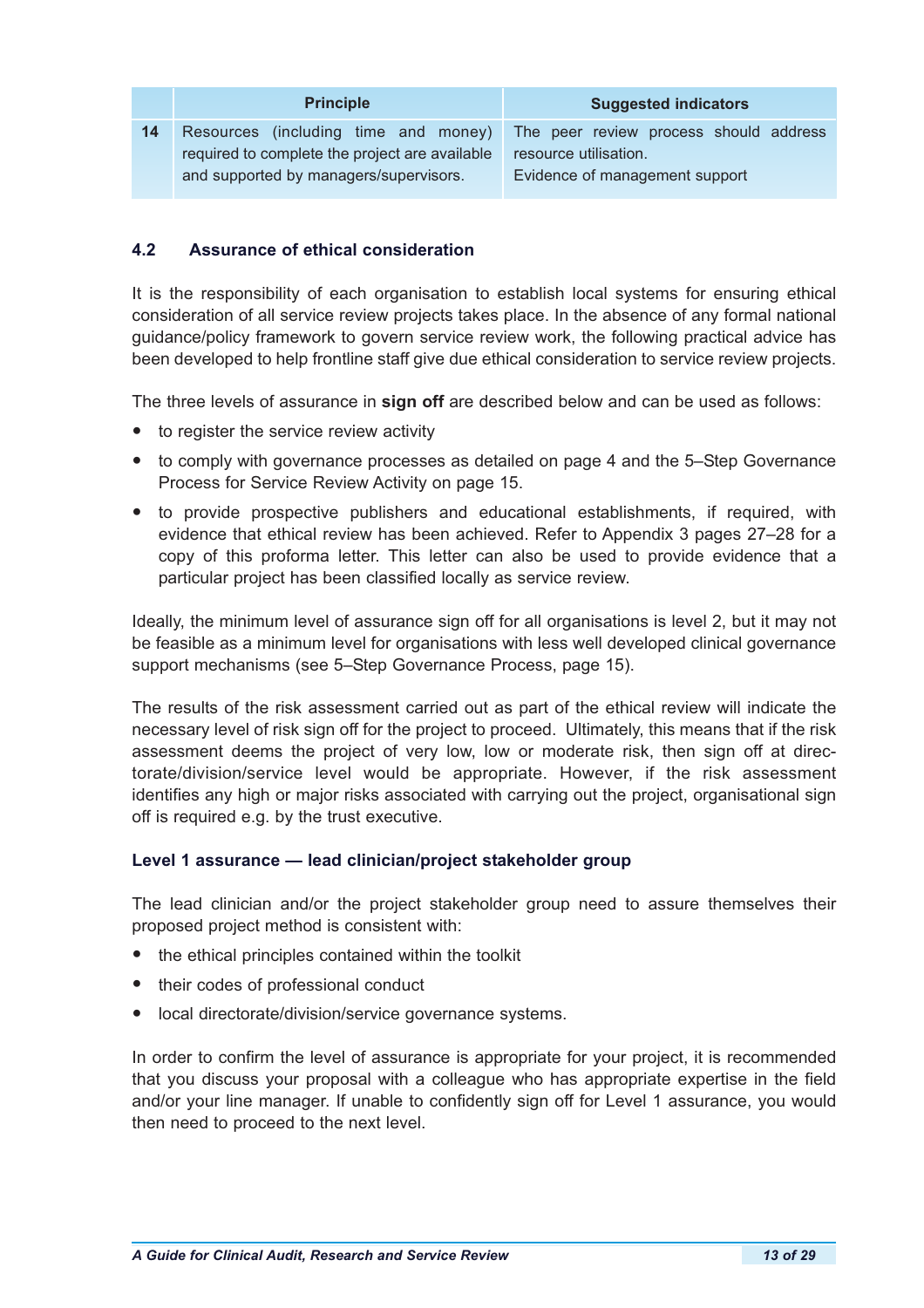#### **Level 2 assurance — local governance review**

Use local directorate/division/service governance systems to reach a final resolution. In some directorates/divisions, there are established peer review groups that staff can take a proposed project to for ethical consideration. For those where no formally established peer review groups exist, the next best thing would be to link with individuals such as the clinical governance lead or the clinical director. If unable to confidently sign off for Level 2 assurance, you would then need to proceed to the next level.

#### **Level 3 assurance — clinical ethics group**

In the occasional case, where a favourable ethical opinion cannot be reached within the above two levels, a clinical ethics group (or similar) may be able to provide advice to the directorate/ division/service.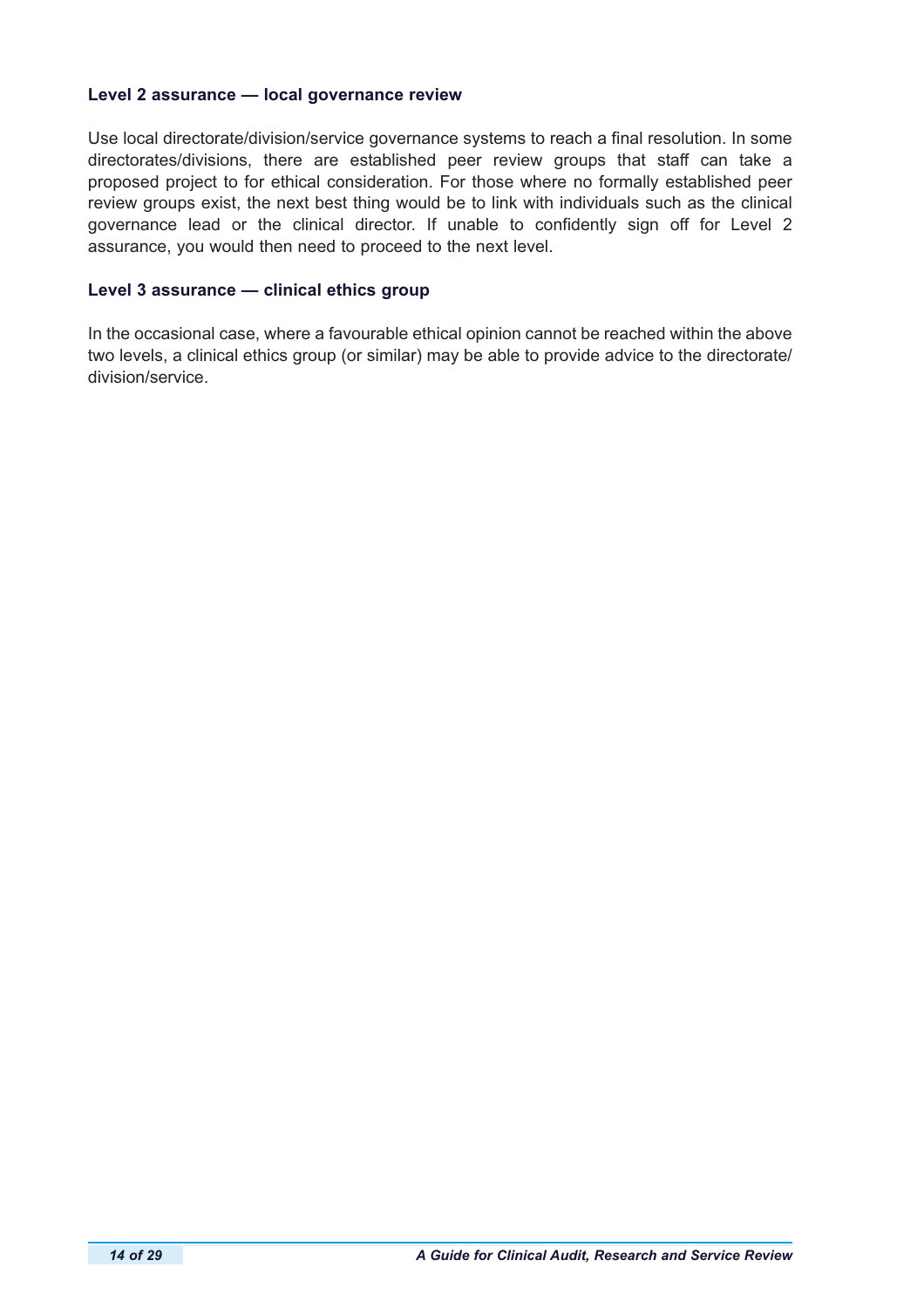#### **5–step governance process for service review activity**



*A Guide for Clinical Audit, Research and Service Review 15 of 29*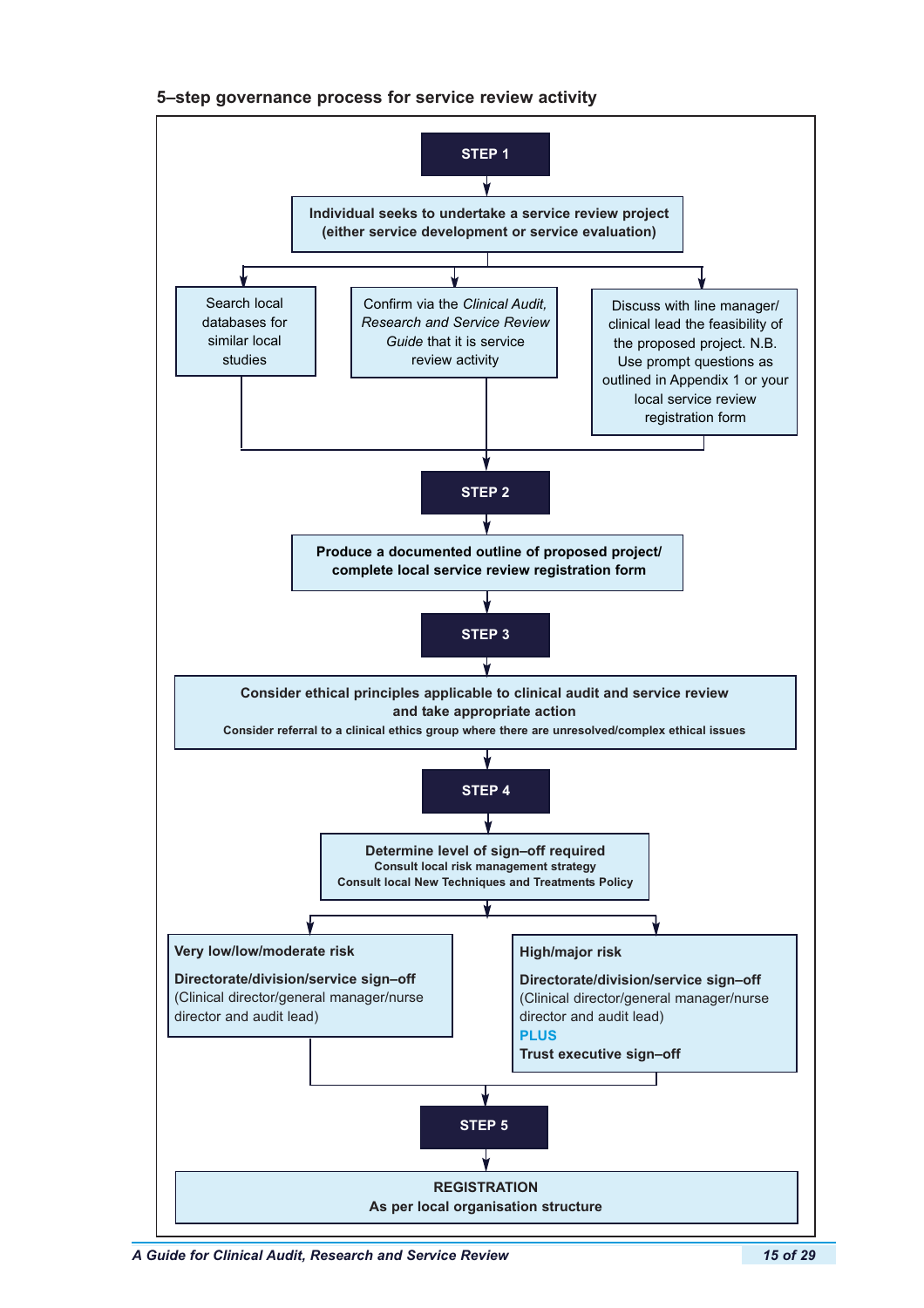# **5 Glossary of terms**

*Adequate* — Where there is sufficient evidence to enable the clinician to make a recommendation about current best practice

*Assessment of risks and benefits* — The potential risks that individuals or the organisation may experience have been identified and steps have been taken to minimise them. Consideration is then given to justifying the potential risks in terms of the potential benefits of undertaking the service review project.

**Benchmarking** — The benchmarking process helps practitioners to take a structured approach to sharing and comparing practice, enabling them to identify the best and to develop action plans to remedy poor practice.

**Clinical audit** — a quality improvement cycle that involves measurement of the effectiveness of healthcare against agreed and proven standards for high quality, and taking action to bring practice in line with these standards so as to improve the quality of care and health outcomes.

*Clinical audit governance requirements* — A full list of the governance requirements for clinical audit are highlighted in *Principles for Best Practice in Clinical Audit*<sup>1</sup> available at: http://www.nice.org.uk/media/796/23/BestPracticeClinicalAudit.pdf.

*Compare* — To examine in order to observe a resemblance or difference between results or outcomes

*Correlation* — To establish a relationship between variables i.e. to **investigate** the **correlation** is where a researcher seeks to provide evidence of a relationship between variables

*Current practice* — Is an activity, which is "happening now, belonging to the present time", or equipment that is in use now.<sup>10</sup> Current practice can be based on either formal or informal knowledge. **Formal knowledge (external evidence, empirical knowledge)** is knowledge that has been validated by independent scientific scrutiny, for example, textbooks and peer reviewed publications. **Informal knowledge** is knowledge that has **not** been validated by independent scientific scrutiny, for example, unpublished research reports, unpublished reports, conference papers, unpublished but shared experiences,<sup>11</sup> and consensus expert, opinions.

*Decision making* — Action or change based on observed and documented evidence of benefit

*Effect* — To establish a causal link between variables; i.e. to **investigate** the **effect** is where a researcher seeks to provide evidence of a causal link between variables by testing a hypothesis

*Effective* — The capability of producing a result or outcome such as the achievement of a patient's potential for improvement or the prevention of the patient's deterioration

*Effectiveness* — The ability of the health care practitioner, multidisciplinary team or organisation to produce results or outcome, i.e. the extent to which the recovery potential is achieved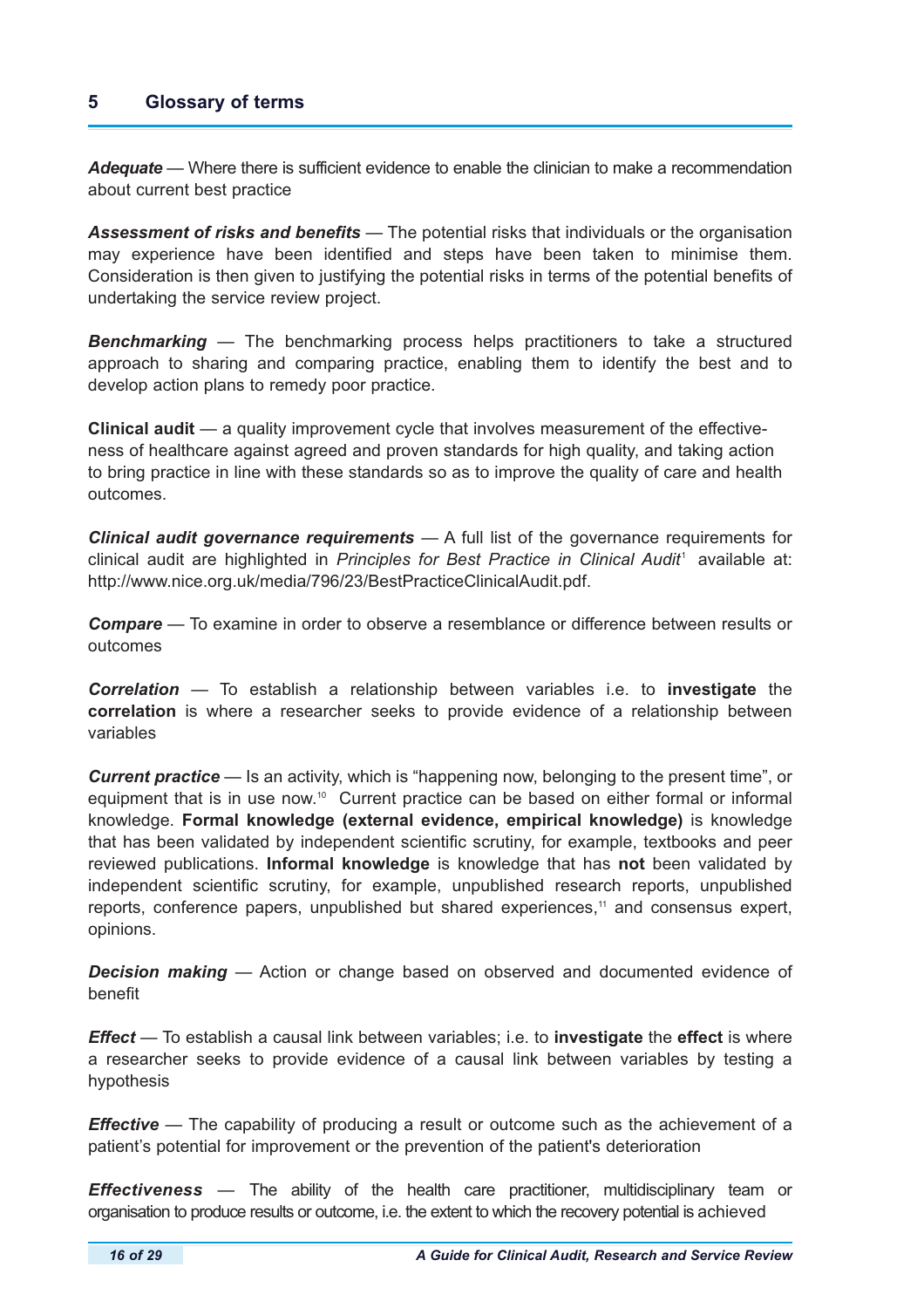*Efficiency* — The ability of the health care practitioner, multidisciplinary team or organisation to achieve results or outcome with the minimum use of resources

*Evaluation (evaluate)* — To ascertain the amount or value or to judge or assess the worth of an existing technology, medicine, practice or intervention

*Evidence* — "…data on which to base proof or to establish truth or falsehood".<sup>12</sup> Within the health and social care environment this involves the provision of data (i.e. the systematic recording of clinically significant observations of change) on which to base proof of clinical effectiveness. Evidence can be formal or informal. See current practice definition.

*Evidence based clinical standards* — Define precisely the service/practice we are seeking to provide. The standards can be based on the hierarchy of evidence. Refer to FAQ 6.8 on page 20. For more information about what standards are and how to set them, see *NEW Principles for Best Practice in Clinical Audit<sup>1</sup>* .

*Generalisable* — The ability to infer the findings of a study to a wider population. This can theoretically only occur when the study population is randomised from the wider population. Refer to FAQ 6.17 on page 23 for additional information.

*Hypothesis* — A tentative explanation for an observation, phenomenon, or scientific problem that can be tested by further investigation. A causal hypothesis is a prediction that a change in one variable (observation or phenomenon), the dependent variable is the result of another variable, the observed independent variable. This investigation of causality requires an experimental design with the hypothesis being tested by statistical methods. Hypotheses can also be developed, supported and refuted from descriptive (quantitative and qualitative) or analytical (experimental or quasi experimental) studies.<sup>13-14</sup>

*Investigate* — To provide evidence about the existence of a variable or phenomenon e.g. a medical investigation seeks to provide evidence of pathology

*Model* — A description of practice adequately representing the real thing, which is regarded as excellent and worthy of reproduction

*New* — Where no current evidence has been published in peer reviewed publications

*Outcome measure* — A tool that quantifies change in one or more patient characteristics over time. "Measurement transforms certain attributes of the world into numbers, which can be summarised, organised, and analysed by statistical procedures".<sup>15</sup>

*Patient Reported Outcome Measures (PROMS)* — "PROMs are measures of a patient's health status or health-related quality of life. They are typically short, self-completed questionnaires, which measure the patient's health status or health related quality of life at a single point in time".<sup>6</sup> For more guidance, see: www.dh.gov.uk/en/Publicationsandstatistics/ Publications/PublicationsPolicyAndGuidance/DH\_092647.

*Quantifying evidence* — The amount of evidence needs to be quantified a) to be able to judge whether the effect is real or a chance (random) occurrence using probability statistics; b) to be able to establish the internal and external validity of the findings.<sup>16</sup>

*Robust published evidence* — Includes but is not restricted to research published in peer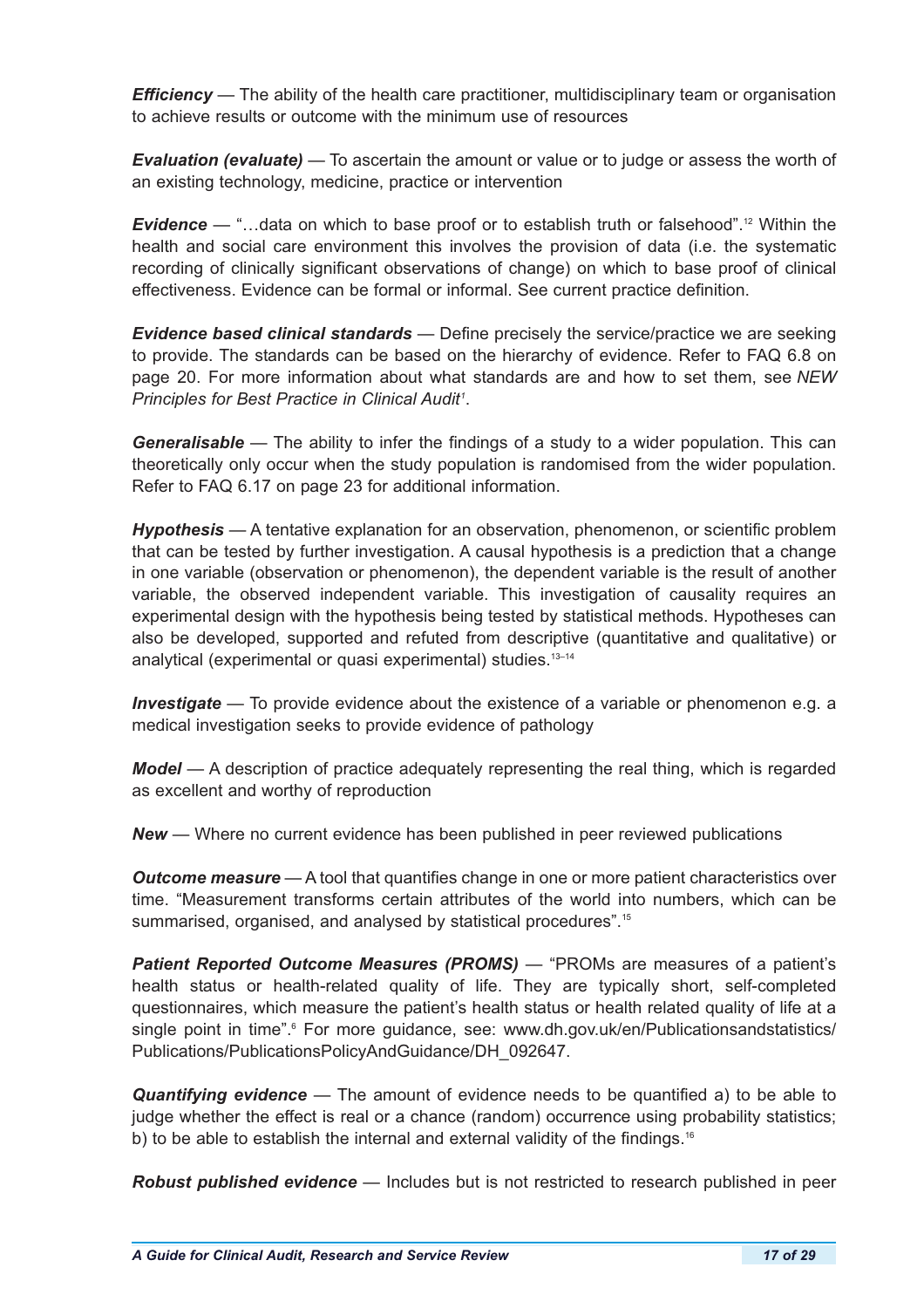reviewed scientific journals, systematic review, meta analyses, and evidence-based guidance such as that produced by NICE

*Transferable* — The ability to infer similar findings in another comparable population setting rather than in the wider population from which the study population was drawn. Refer to FAQ 6.17 on page 23 for additional information.

## **6 Frequently asked questions about the toolkit**

#### **6.1 Does the Toolkit cover university students?**

Yes. Your university supervisor will need to use this toolkit with you to ensure the correct trust governance systems are adhered to. Also, it is important to note that all student projects should have an NHS trust employee as a lead collaborator.

## **6.2 Is the confirmation accuracy of the toolkit 100%?**

Absolutely not.

However, by applying the Simple Rules and Rule In questions to a likely clinical audit project, this should confirm it as clinical audit in the vast majority of cases.

But, given the accepted complexity in differentiating between research and service review in particular, there will always be grey area cases where the toolkit will not be able to provide a clear categorisation between these activities. In these instances, if staff are worried that they may inadvertently be undertaking research, advice must be sought from the local research and development department.

Please note this is a guidance only document. If there is no mandatory registration and approval system for service review activities in your organisation, the final decisions to undertake service review activities should rest with the individual professional.

## **6.3 How do we deal with grey area cases?**

We accept there will be the purists' view that certain service review projects are in fact grey area research, and should therefore be conducted as research. However, the pragmatists accept there will always be grey area cases (evidenced by the continuing global debate on this subject) and therefore believe we cannot conduct everything as research or innovation would grind to a halt.

Therefore, a balance is required between these two viewpoints and final decisions must take account of the following points:

- Accept that this toolkit will enable staff to correctly categorise their data collection activity **most of the time** i.e. accept that no toolkit can be 100% accurate.
- In grey area cases, proceed with caution and be sure any proposed changes in practice are safe, legal and ethical. Consider the risks of applying an incorrect method to the data collection i.e. contravening research governance, any applicable regulations and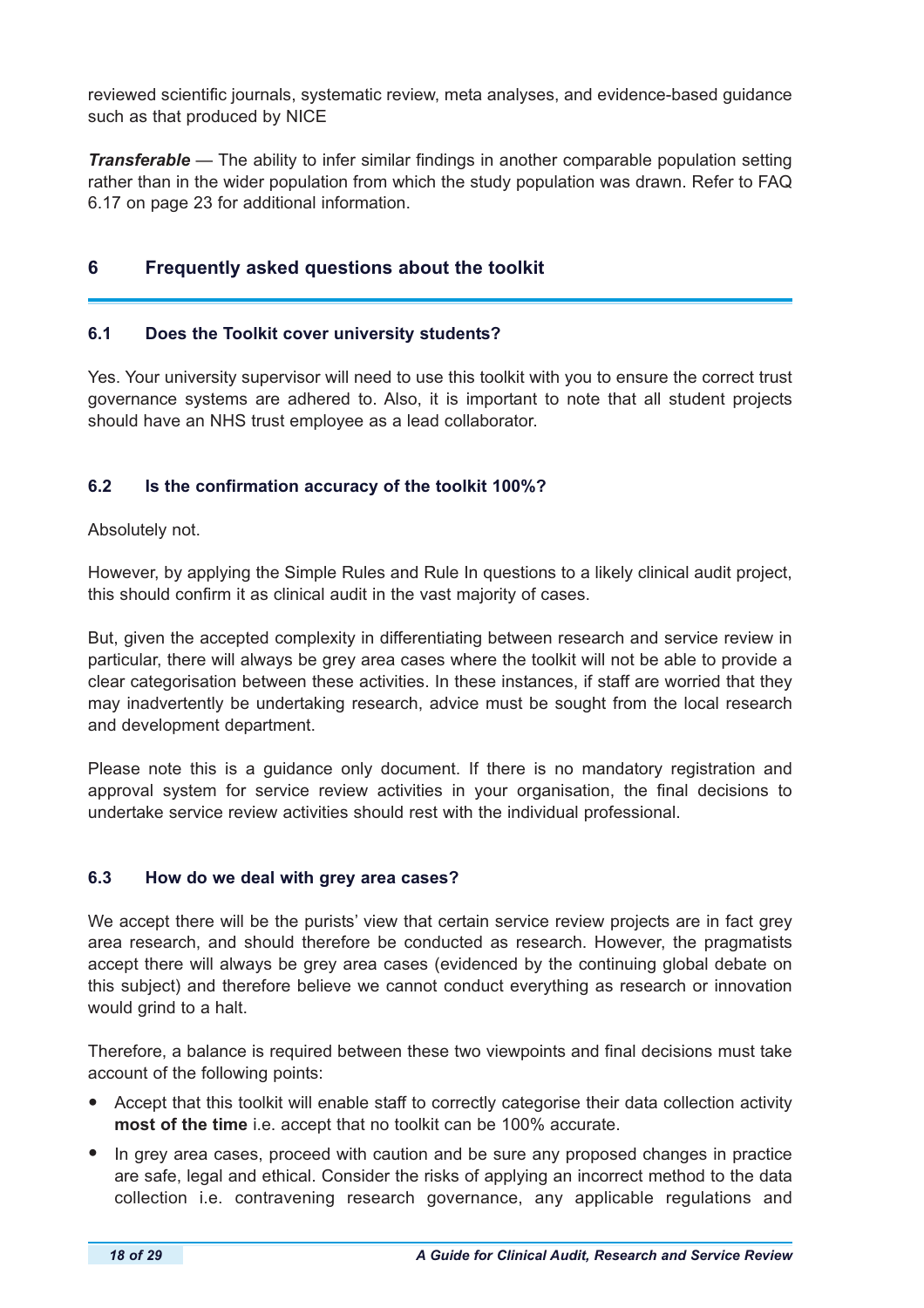legislation, is there a risk of harm to patients, the organisation or staff?

• The risk of getting it wrong can be minimised by peer review, advice from the audit and research departments, Researach Ethics Committee (REC) applying the Section 4, Ethical principles, informed conversations with colleagues and ensuring work is part of directorate/division/service programmes/plans.

## **6.4 What is the difference between research and the service evaluation described in Q 5.3? (page 9)**

Research is about establishing new knowledge, whereas, Q5.3 is about finding out whether local outcomes replicate the research evidence. If they do, then clinicians may want to adopt the new practice; if they don't, then the clinicians may want to reject that practice.

#### **6.5 If I compare two evidence-based treatments is this research or service review?**

Imagine you want to compare two current treatments A and B (both evidence based). If you want to establish the "effectiveness" or "efficiency" of the treatments, this is a service review activity. In this situation you are looking at the individual's response to treatment in a real clinical situation. You cannot attribute causality in this situation.

If you want to establish the "effect" of each treatment on the patients this will require randomisation from the patient population, as effect is a term used to describe where there is a causal link between treatments A or B and the patient's outcome. This will then be a research activity where you are investigating the effect of the treatment on a group of patients by testing a hypothesis mathematically to establish the probability of the change being a random event.

If the research project demonstrates that treatment A has a greater effect than treatment B and that this is statistically significant i.e. not a random event but attributable to the treatment given, you would change your practice. To establish this you use inferential statistics to confirm or reject your hypothesis.

## **6.6 If your service review demonstrates that treatment A is more effective and efficient than treatment B, can you change your practice?**

Yes, because the aim of the health care practitioner/medical practitioner and the aim of the organisation is to provide the best patient outcomes with the minimum use of resources. To establish the effectiveness and efficiency of the treatment you would use descriptive statistics. You are providing informal evidence of the most efficient and effective evidence based treatment.

## **6.7 Can I change practice (e.g. set new standards of care) through service review, clinical audit or as a result of using adequate evidence from elsewhere?**

Yes, if the methods used were rigorous and the data collected robust, it is then safe to make such decisions. From a clinical governance perspective, consideration must be given to the clinical impact of the proposed changes and must be set in the context of risk to patients.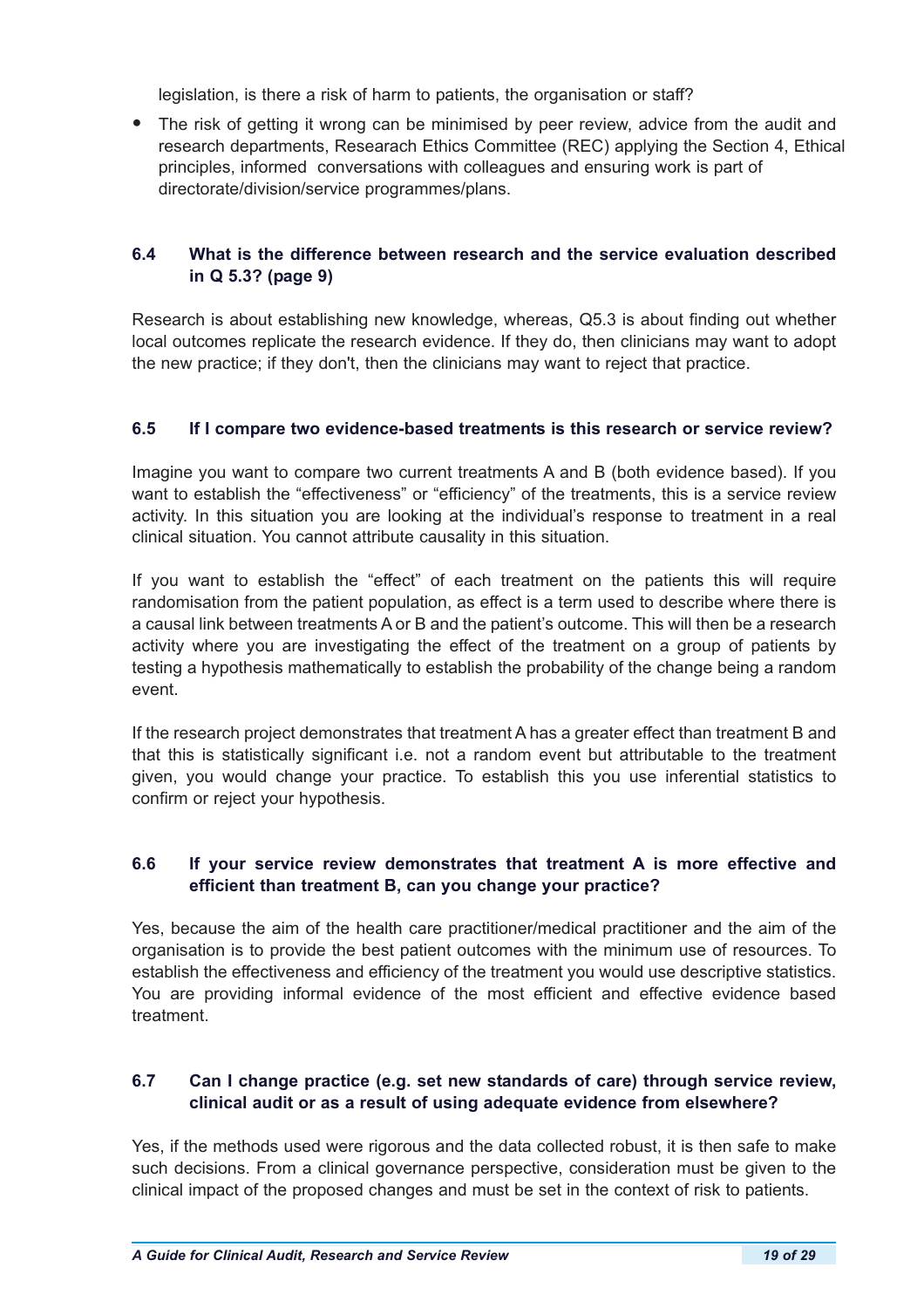The key concerns about making changes to clinical practice focus on whether the proposed change is safe, clinically effective, clinically efficient and all concerned are properly trained, competent and supported, and that the change is properly resourced.

The final decision to change clinical practice rests with the lead clinician and their team i.e. professional accountability.

## **6.8 Which hierarchy of evidence is applied to the toolkit?**

The hierarchy below<sup>16</sup> was adopted for the toolkit.

| <b>Type</b> | <b>Strength of evidence</b>                                                                                                                |
|-------------|--------------------------------------------------------------------------------------------------------------------------------------------|
|             | Strong evidence from at least one systematic review of multiple well-designed<br>randomised controlled trials                              |
| Ш           | Strong evidence from at least one well-designed randomised controlled trial of<br>appropriate size                                         |
| Ш           | Evidence from well-designed trials without randomisation, single group pre-post, cohort,<br>time series or matched case-controlled studies |
| <b>IV</b>   | Evidence from well-designed non-experimental studies from more than one centre or<br>research group                                        |
| V           | Opinions of respected authorities, based on clinical evidence, descriptive studies or<br>reports of expert committees.                     |

## **6.9 In the absence of higher levels of evidence, can service review data be used as part of the discussions needed to set local level V standards as per hierarchy of evidence in 6.8 above?**

Yes. The ideal scenario would be that:

- The current practice is within a centre of excellence.
- The standards must be set via local consensus.
- Robust service review methodologies are applied to the data collection. Please note the practical reality is that poor methodologies are often applied, leading to the use of unreliable data.

## **6.10 Can you explain what evidence means in relation to this toolkit?**

Evidence can be regarded as *"...data on which to base proof or to establish truth or falsehood"*. 12

In the health and social care environment this can be translated into the provision of data (i.e. the systematic recording of clinically significant observations of change) on which to base proof of clinical effectiveness. The amount of evidence needs to be quantified in order to be able to judge whether the effect is real or a chance (random) occurrence. In a peer reviewed article of a quantitative research project the criteria used to establish this is based on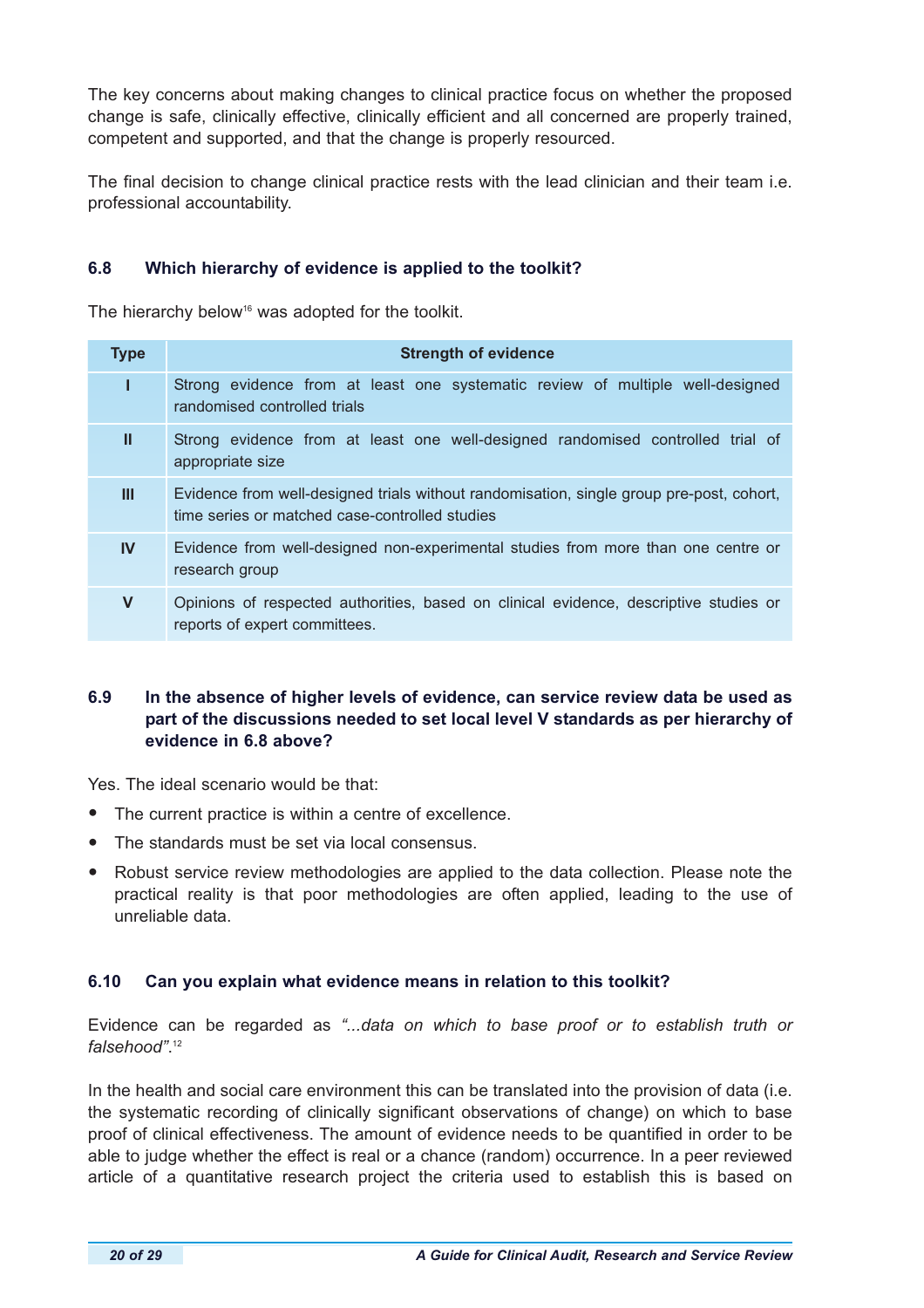probability. This increases the confidence the reader can have about new knowledge of treatment efficiency or disease prognosis. The quality of the study also needs to be established through **critical appraisal**, as a poorly designed project may produce statistically significant results that have limited clinical value. The use of evidence to inform clinical decision-making and clinical practice is based on the synthesis of **informal** and **formal knowledge** (see current practice explanation in glossary of terms on page 16).

There has been considerable debate over the last decade around the small proportion of medical treatments that are based on sound scientific evidence<sup>17-18</sup> and about the wisdom of basing clinical decisions and practice solely on the findings of quantitative research.<sup>19-20</sup>

*"…external clinical evidence can inform, but can never replace, individual clinical expertise, and it is this expertise that decides whether the external (formal) evidence applies to the individual patient at all and, if so, how it should be integrated into a clinical decision."<sup>21</sup>*

## **6.11 When do you use a hypothesis?**

Research generates evidence to refute, support or develop a hypothesis. We carry out a test of significance to establish the probability of a "chance" difference between group outcomes. The hypothesis of "no difference" or "no effect" in a population is called the null hypothesis. If there is a significant difference between the groups, the "alternative hypothesis" is supported. This means that the difference detected is not "chance" but attributable to the intervention.

## **6.12 What is service review?**

Service review is defined as an activity undertaken within the organisation that involves service providers, service users or facilities, the purpose of which is to ensure the provision of high quality, effective and efficient care. It incorporates the development and evaluation of practice and services and mostly relies on the use of data contained in current hospital information systems, e.g. patient notes, databases, surveys. It may involve collecting new data.

Service review in the health service can enhance the local knowledge base and improve the quality of local decision-making by critically evaluating service delivery using a number of quality improvement tools.

Service review incorporates both **service/practice development** and **service/practice evaluation.**

## **6.13 What is the difference between service/practice evaluation and evaluation research?**

There is considerable debate as to whether evaluation of initiatives in health care is a separate activity from research or a particular kind of applied research. The toolkit takes the position that some evaluation activities in health care settings constitute research whereas others fall outside the remit of research and are referred to as service/practice evaluation. Evaluation research and service evaluation both require a well thought out design and the collection, analysis and interpretation of data; it can therefore be very difficult to differentiate between these activities. In terms of the toolkit, it is suggested that the two activities may differ in terms of purpose and outcome.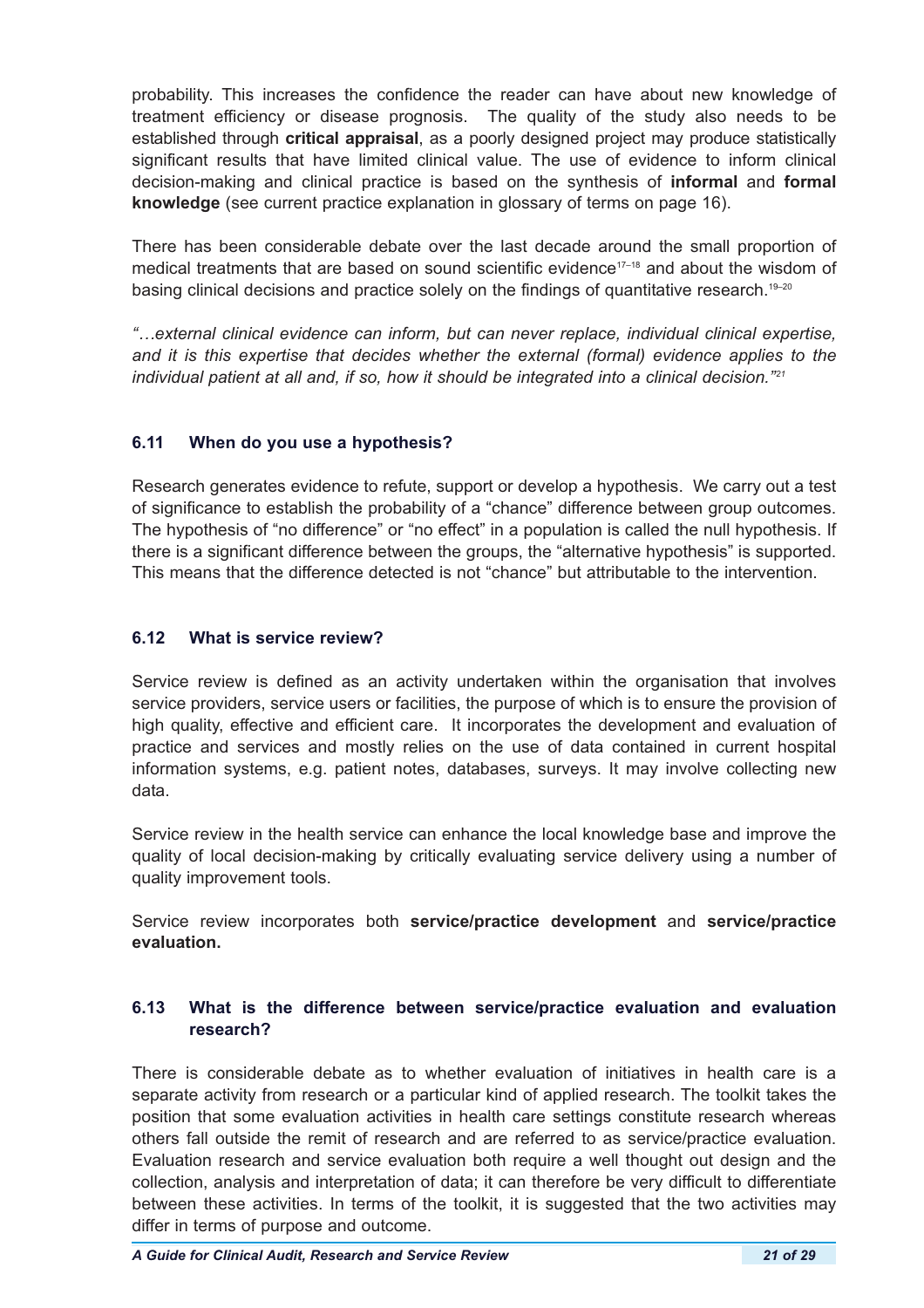**Evaluation research** involves the use of systematic rigorous methods with the aim to describe and explain the effects of a new innovation in service delivery and to make generalisations about its worth. As with other forms of research, the intention is to generate new knowledge that has applicability beyond the setting in which the evaluation is undertaken.

**Service evaluation** also uses systemic rigorous methods to describe and investigate the efficiency of an established service or clinical intervention with the purpose of generating information that is of local significance. The aim of service evaluation is to generate information that can be used to inform local decision-making.

## **6.14 Why are both words service and practice used in conjunction with development and evaluation?**

The reasons both terms are included is as follows:

- Different professional groups are familiar with different terms.
- Both terms are used interchangeably.
- It is important to highlight practice development as a support service within the trust.

## **6.15 What is the difference between service/practice development and action research?**

Action research and service/practice development have in common a concern with developing practice through the implementation of change. Both may use similar systematic processes and methods and it can therefore be difficult to differentiate between these two activities. In terms of the toolkit, it is suggested that the two activities may differ in terms of purpose and outcome. In facilitating change, action research seeks to develop knowledge about the change process and outcomes of the change introduced which may have wider application beyond the particular setting where the research took place.<sup>22</sup> Thus, an important outcome of action research is the contribution to new knowledge. The purpose of practice/ service development is to implement change at local level rather than generate knowledge that has wider applicability. Practice development is generally context specific and so it cannot be assumed that practice development initiatives are directly transferable to other settings. Rather, it is important to consider the context into which a successful practice development initiative is being implemented in a new setting.

## **6.16 Why would I need to use a 'New Techniques and Treatments Policy'?**

The purpose of such a policy is to guide you through the clinical and financial governance considerations you will need to take into account prior to a new service development (remember this should involve an element of service evaluation).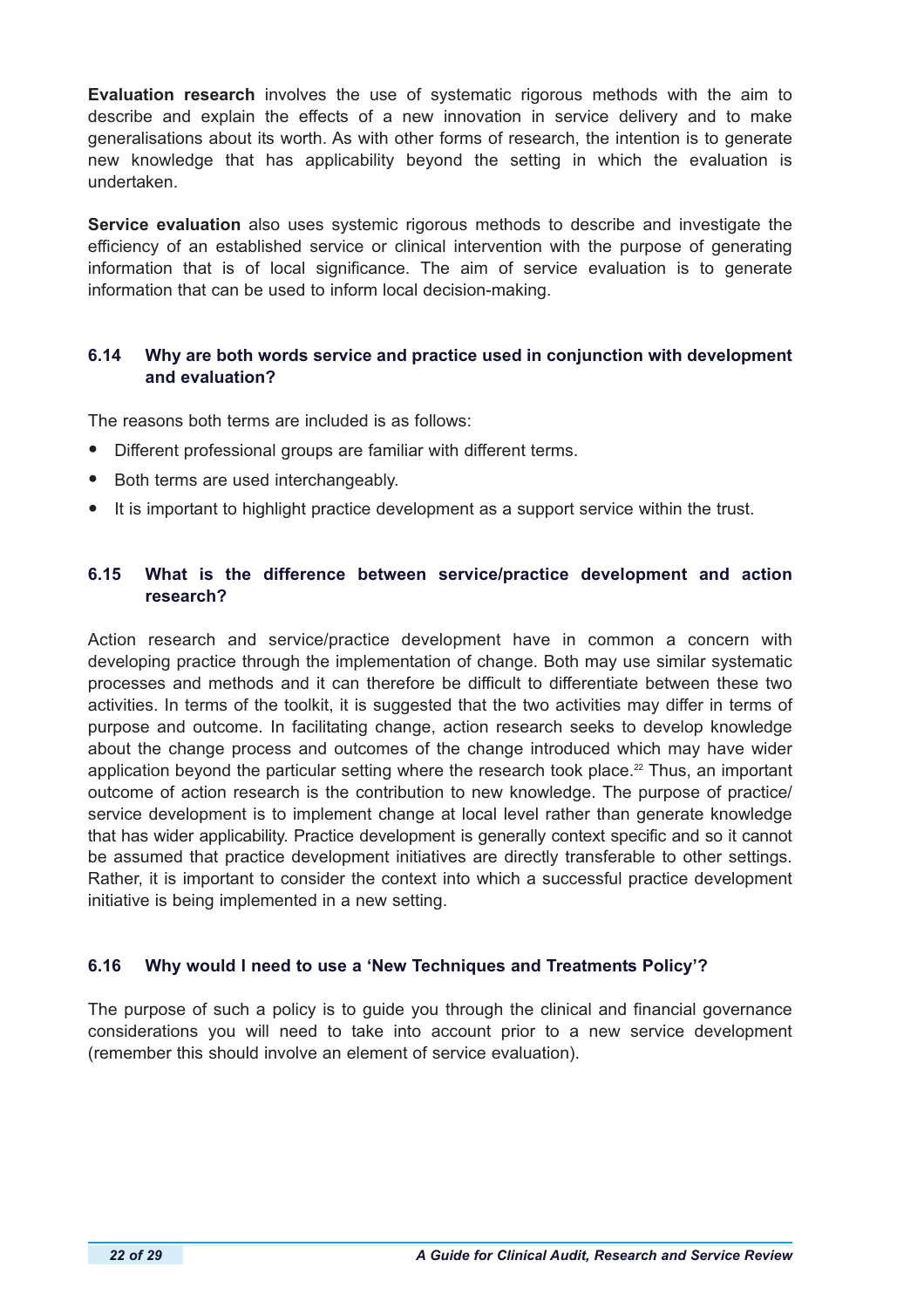#### **6.17 Why is the word transferable used in the toolkit definition of research?**

The DH definition of research<sup>7</sup> uses the words "new knowledge that is generalisable". The term generalisable describes the ability to infer findings to the population from which the research subjects were randomised i.e. if another sample were randomly selected from the population the findings would be the same (see Glossary). This term is used when an experimental design has been implemented. In health care research within the NHS there are many other research designs that would provide valuable findings about processes, interventions, attitudes involving patients, carers, staff or technologies. The term used to describe how the findings from these types of research are used is transferable (see Glossary). The DH definition<sup>7</sup> has been further developed in this document to encompass all forms of healthcare research.

## **References**

- 1. Robin Burgess (ed.) *NEW Principles for Best Practice in Clinical Audit*. Radcliffe Publishing Ltd; 2011.
- 2. Department of Health. *Best Research for Best Health. A new national health research strategy.*  London: Department of Health; 2006.
- 3. Tooke J. *Aspiring to Excellence. Final report of the independent inquiry into modernising medical careers,* London: Aldridge Press; 2008.
- 4. Department of Health. *High Quality Care for All. NHS Next Stage Review Final Report*. London: The Stationery Office; 2008.
- 5. Department of Health. *The NHS Plan: A plan for investment, a plan for reform.* London: HMSO; 2000.
- 6. Department of Health. *Guidance on the routine collection of Patient Reported Outcome Measures, (PROMS);* 2009. Available at: www.dh.gov.uk/en/Publicationsandstatistics/Publications/Publications PolicyAndGuidance/DH\_092647. Accessed 4 November 2011.
- 7. Department of Health. *Research governance framework for health and social care, 2nd Edition; 2005.* Available at: www.dh.gov.uk/en/Publicationsandstatistics/Publications/PublicationsPolicy AndGuidance/DH\_4108962. Accessed 1 August 2011.
- 8. *Human Tissue Act* 2004. London: The Stationery Office; 2004.
- 9. Dixon N. *Ethics and Clinical Audit and Quality Improvement (QI) A Guide for NHS Organisations.*  London: Healthcare Quality Improvement Partnership; 2009.
- 10. Hawkins J. *Oxford Senior Dictionary*, Oxford: Oxford University Press; 1982.
- 11. Le Roux AA. *The TELER Handbook*. Sheffield: TELER Ltd; 2003.
- 12. *Collins Concise Dictionary.* London: Harper Collins; 1985.
- 13. Rothman KJ. *Modern Epidemiology*. Boston: Little Brown and Company; 1986.
- 14. Bowling A. *Research Methods in Health Care. Investigating Health and Health Services.*  Open University Press; 1997.
- 15. Stein F, Cutler SK. *Clinical Research in Allied Health and Special Education, 3rd edition.* San Diego: Singular Publishing Group; 1996.
- 16. Gray JAM. *Evidence-Based Healthcare: How to make Health Policy and Management Decisions. 2nd edition.* Edinburgh: Churchill Livingstone; 2001.
- 17. Smith R. Where is the wisdom? The poverty of medical evidence, *BMJ* 1991; 303:798–99.
- 18. Grayson L. *Evidence-Based Medicine.* London: British Library; 1997.
- 19. Mant D. Can randomised trials inform clinical decisions about individual patients? *The Lancet* 1999;353:743–46.
- 20. Rolf G. Insufficient evidence: the problem of evidence based nursing, *Nurse Educ Today*  1999;19:433–42.
- 21. Sackett DL, Rosenberg WMC, Gray JAM, Haynes RB, Richardson WS. Evidence based medicine: what it is and what it isn't. *BMJ* 1996:312:71–2.
- 22. Hart E, Bond M. *Action Research for Health and Social Care.* Buckingham: Open University Press; 1995.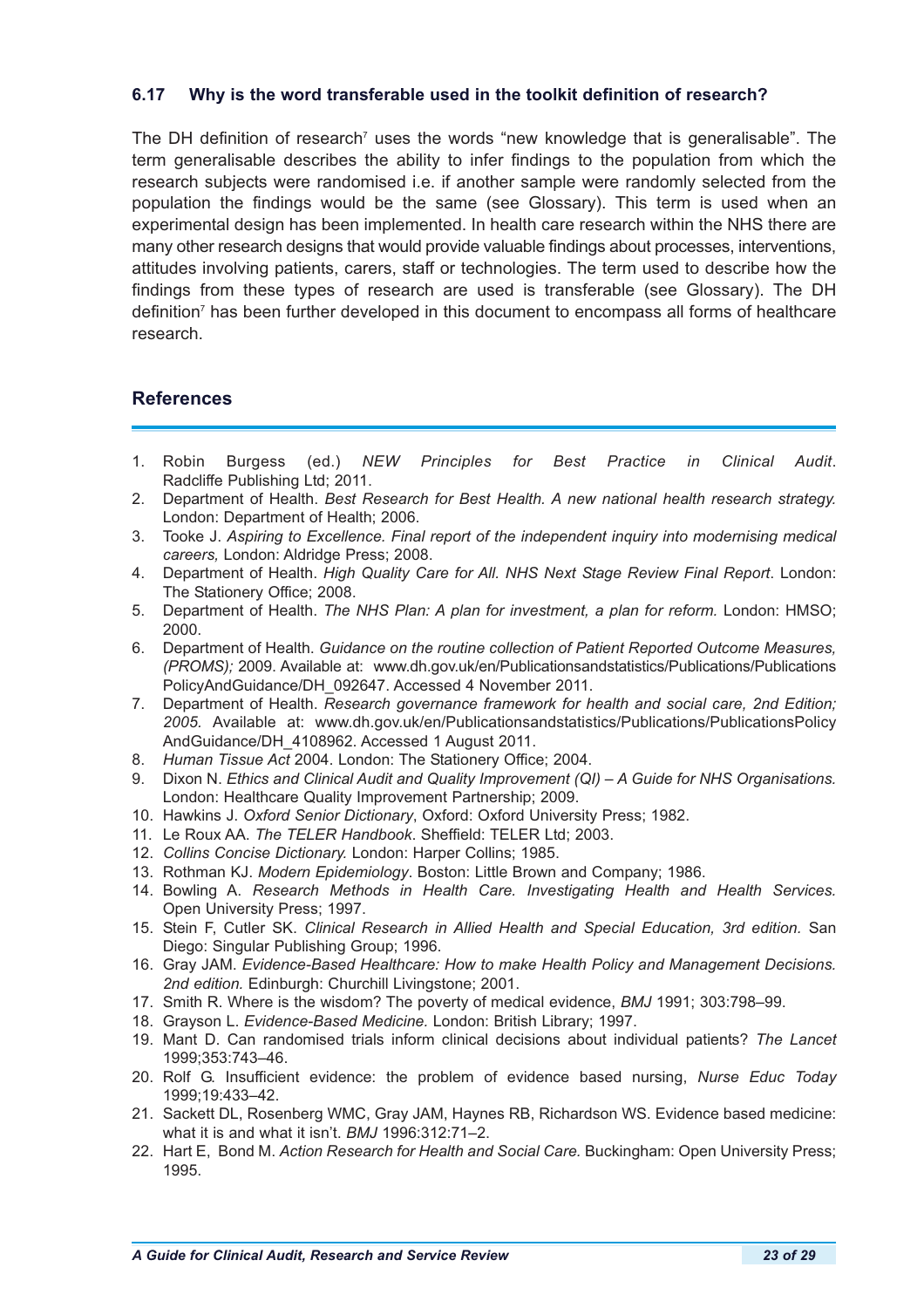# **Further reading**

Bland M. *An Introduction to Medical Statistics. 3rd edition.* Oxford: Oxford University Press; 2000.

NHS National Patient Safety Agency, National Research Ethics Service, Defining research, Issue 3; 2008.

Kazdin AE. *Single Case Research Designs: Methods for Clinical and Applied Settings.* New York: Oxford University Press; 1982.

Mawson S, Gerrish K. Research, audit and practice development: implications for research and clinical governance. *Practice Development in Health Care* 2005;4(1):33–39.

Mawson S, Gerrish K, Schofield J, Debbage S, Somers A. A pragmatic governance framework for differentiating between research, audit and service review activities. *Clinician in Management* 2007;15(1):29–35.

National Institute for Health Research, Collaborations for Leadership in Applied Health Research and Care; 2009. Available at: www.nihr.ac.uk/infrastructure/Pages/infrastructure\_clahrcs.aspx.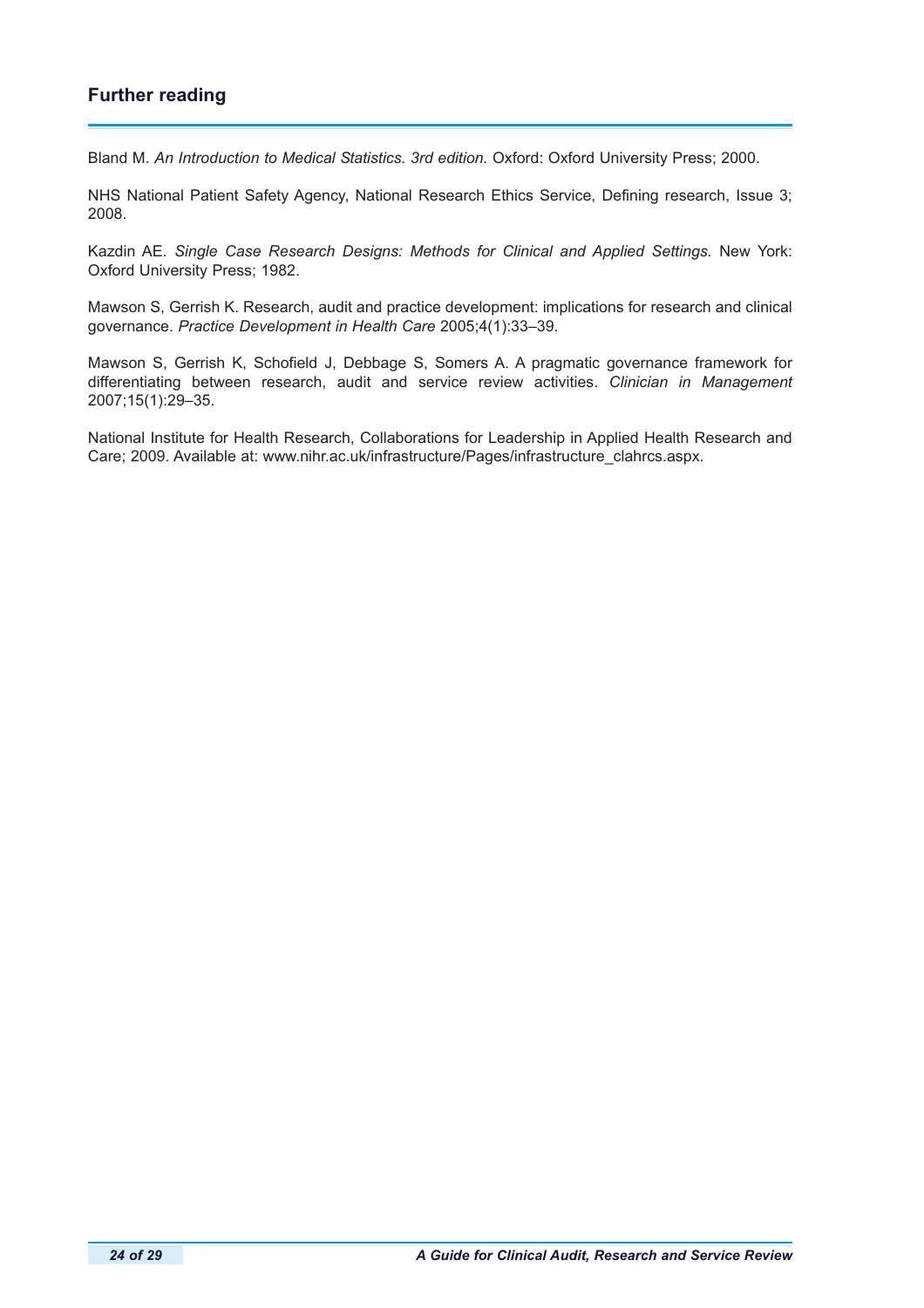# **Appendix 1. Registration processes**

#### **Clinical audit**

It is best practice to register your clinical audit projects and in some trusts this may be mandatory. To do this, you will need to comply with your local policy.

#### **Research**

It is mandatory to register your research projects. Please contact your research and development function for advice and guidance.

#### **Service review (development/evaluation)**

In some trusts, registration for "service review" projects is not mandatory. However, as best practice, it is recommended that staff should be registering their projects locally with their line manager and/or clinical governance lead. To assist discussions in this registration process, completion of an outline proposal using the following **prompt questions** may help both clinicians and governance leads in thinking through the project and the ethical considerations involved.

#### **Prompt questions:**

## **Project title**

What are you trying to achieve?

#### **Rationale for project**

Why are you doing it? Impact on other departments Assistance from other departments

## **Planned methodology/design**

Assistance required from central departments Resources required(staffing, non-pay) Sampling (staff, patients) Methods (interview, questionnaires, observations, case note analysis) Consider data collection and entry (with costs associated) Confidentiality (data protection) New techniques and treatments Ethical principles

#### **Implications (i.e. trust–wide or local)**

**Change** Timescales **Dissemination**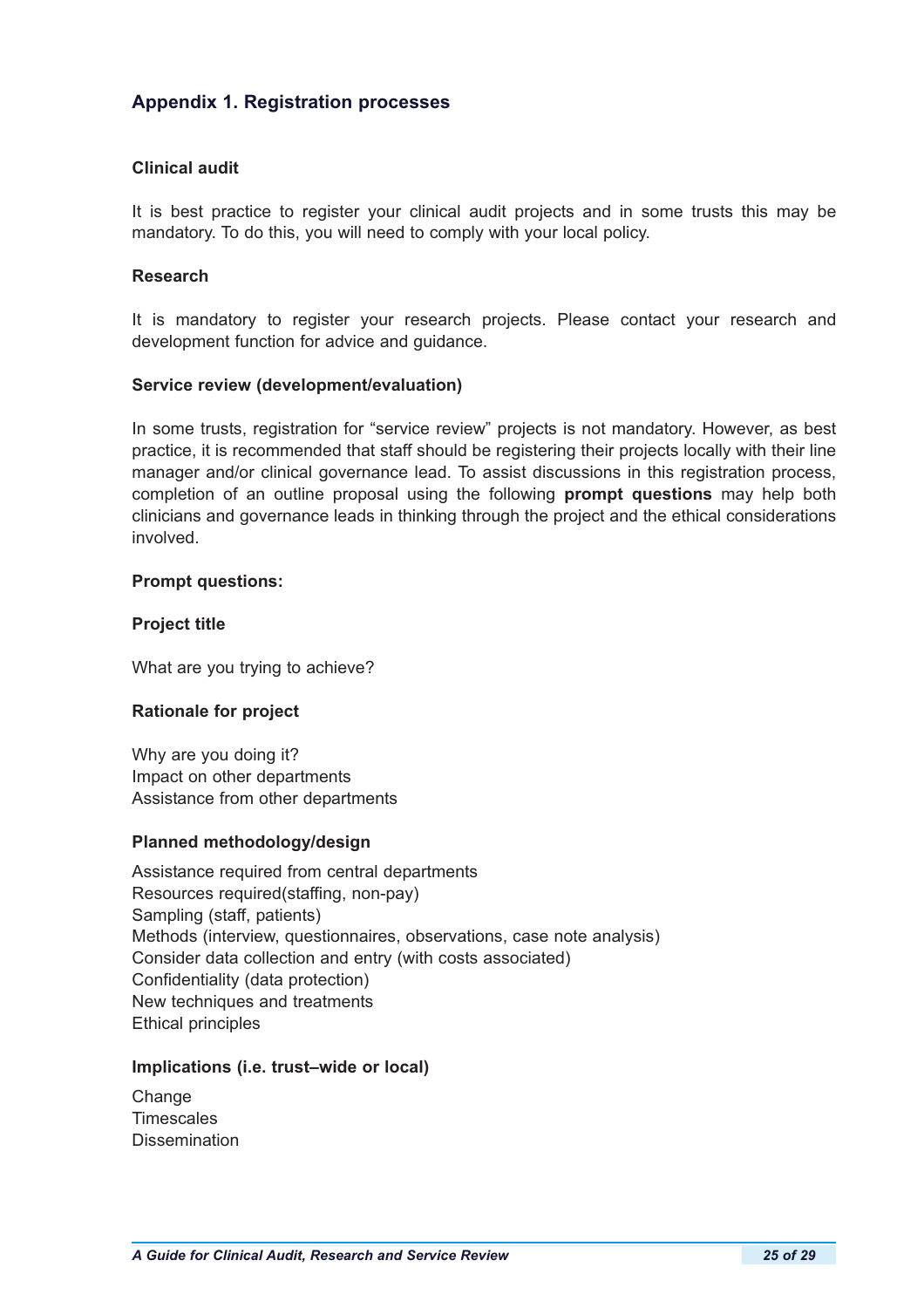# **Appendix 2. Where to go for help**

Within NHS organisations, large and small, there are usually members of staff available to help in taking forward research, clinical audit and service review activities. In the table below are some suggestions as to where you may get that help in advice and support to do the work, gain an ethical opinion where necessary, register their work where applicable and if appropriate be referred to specialist staff. Be aware that the set up of these departments and the assistance they offer may differ across NHS organisations and in some cases may be one department supporting every activity.

|                                                                                                                                                                   | <b>Clinical audit</b><br>support                                                               | <b>Research support</b>                                                                                                           | <b>Service review</b><br>support                                                                                                                             |
|-------------------------------------------------------------------------------------------------------------------------------------------------------------------|------------------------------------------------------------------------------------------------|-----------------------------------------------------------------------------------------------------------------------------------|--------------------------------------------------------------------------------------------------------------------------------------------------------------|
| <b>Clinical Audit Unit or</b><br><b>Clinical</b><br><b>Effectiveness Unit</b><br>or Quality<br><b>Department</b>                                                  | Can offer advice and<br>support in undertaking<br>and registering clinical<br>audit activities |                                                                                                                                   | Can offer advice and<br>support in undertaking<br>and registering<br>service review<br>activities                                                            |
| <b>Research and</b><br><b>Development</b><br><b>Department</b>                                                                                                    |                                                                                                | Can offer advice and<br>support in undertaking<br>and registering<br>research, ethical<br>approval and<br>registration activities |                                                                                                                                                              |
| <b>Education</b><br><b>Department</b><br>or Training<br><b>Department</b>                                                                                         |                                                                                                |                                                                                                                                   | Can offer advice and<br>support in undertaking<br>and registering<br>service review<br>activities or training<br>for improvement or<br>innovative activities |
| <b>Patient Partnership</b><br><b>Department</b>                                                                                                                   |                                                                                                |                                                                                                                                   | Can offer advice and<br>support in undertaking<br>service review<br>activities specifically<br>those associated<br>involving patients                        |
| <b>Clinical Risk</b><br><b>Department or</b><br><b>Clinical Governance</b><br><b>Department or</b><br><b>Healthcare</b><br><b>Governance</b><br><b>Department</b> |                                                                                                |                                                                                                                                   | Can offer advice and<br>support in undertaking<br>service review<br>activities specifically<br>those involving risk<br>and governance<br>issues              |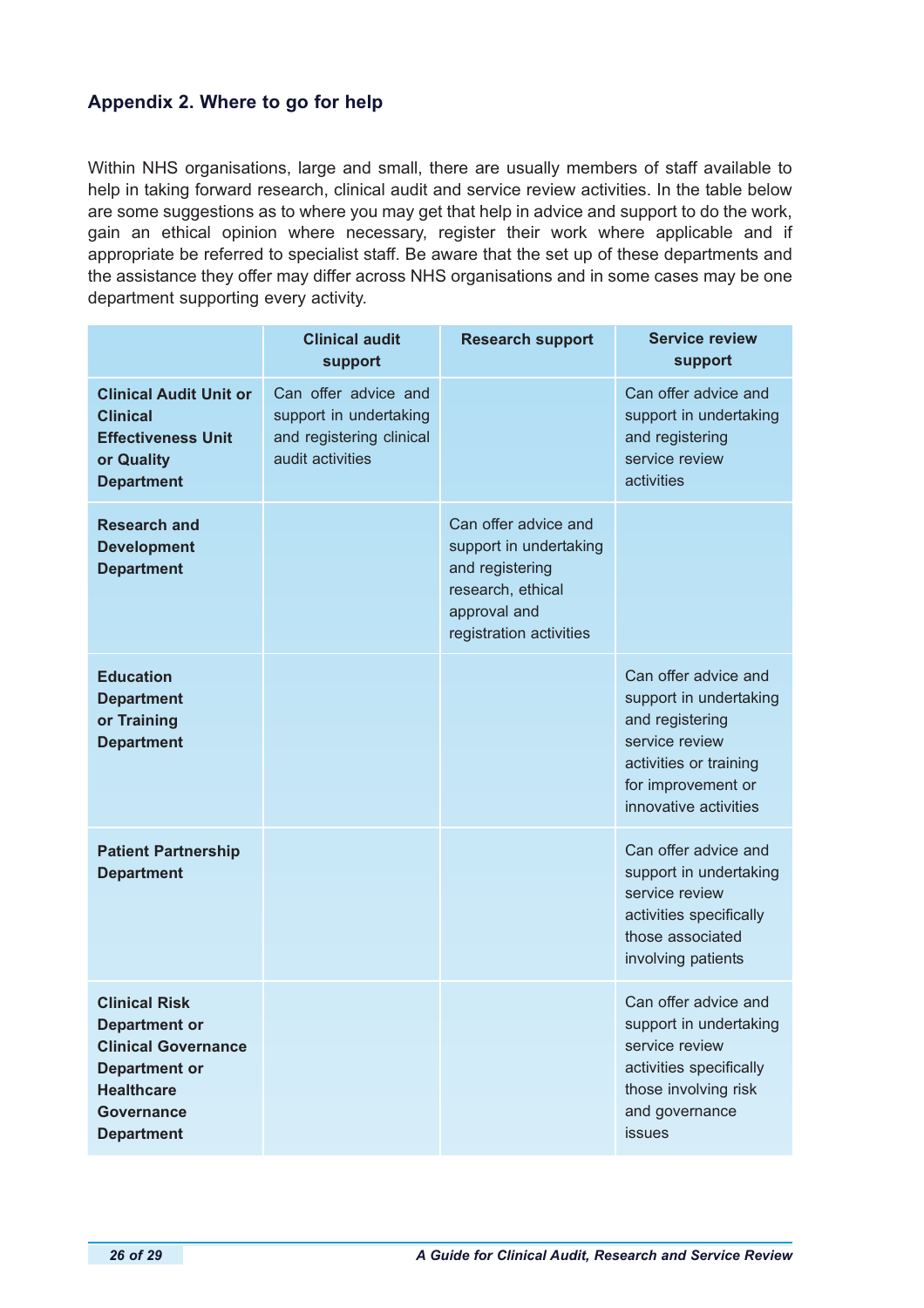# **Appendix 3. Example service review confirmation letter for publication or educational purposes**

To whomever this may concern

This letter will help staff provide evidence to prospective publishers or any other relevant parties that the stated project has been classified as service review and that ethical review has been achieved.

**Title of project: [insert]**

**Signature of project lead clinician:**

**Date: [insert]**

#### **Part 1. Evidence this project has been signed off as service review**

Please complete the table below.

|                                                                                                           | <b>Please tick all</b><br>that apply | Please print name, sign and date |
|-----------------------------------------------------------------------------------------------------------|--------------------------------------|----------------------------------|
| 1a. Self declared by project lead clinician<br>as service review<br>$+/-$<br>directorate/division/service |                                      |                                  |
| clinical governance team                                                                                  |                                      |                                  |
| 1b. Signed off by the Research and<br>Development Department                                              |                                      |                                  |
| 1c. Signed off by the Clinical Audit/<br><b>Effectiveness Department</b>                                  |                                      |                                  |
| 1d. Signed off by the Education/Training<br>Department                                                    |                                      |                                  |

If the project materially changes from the original project description represented to the above signatory, it is the responsibility of the project lead clinician to re-present the project for further consideration. This includes self review in the case of 1a above. Any failure to do this is the responsibility of the lead clinician.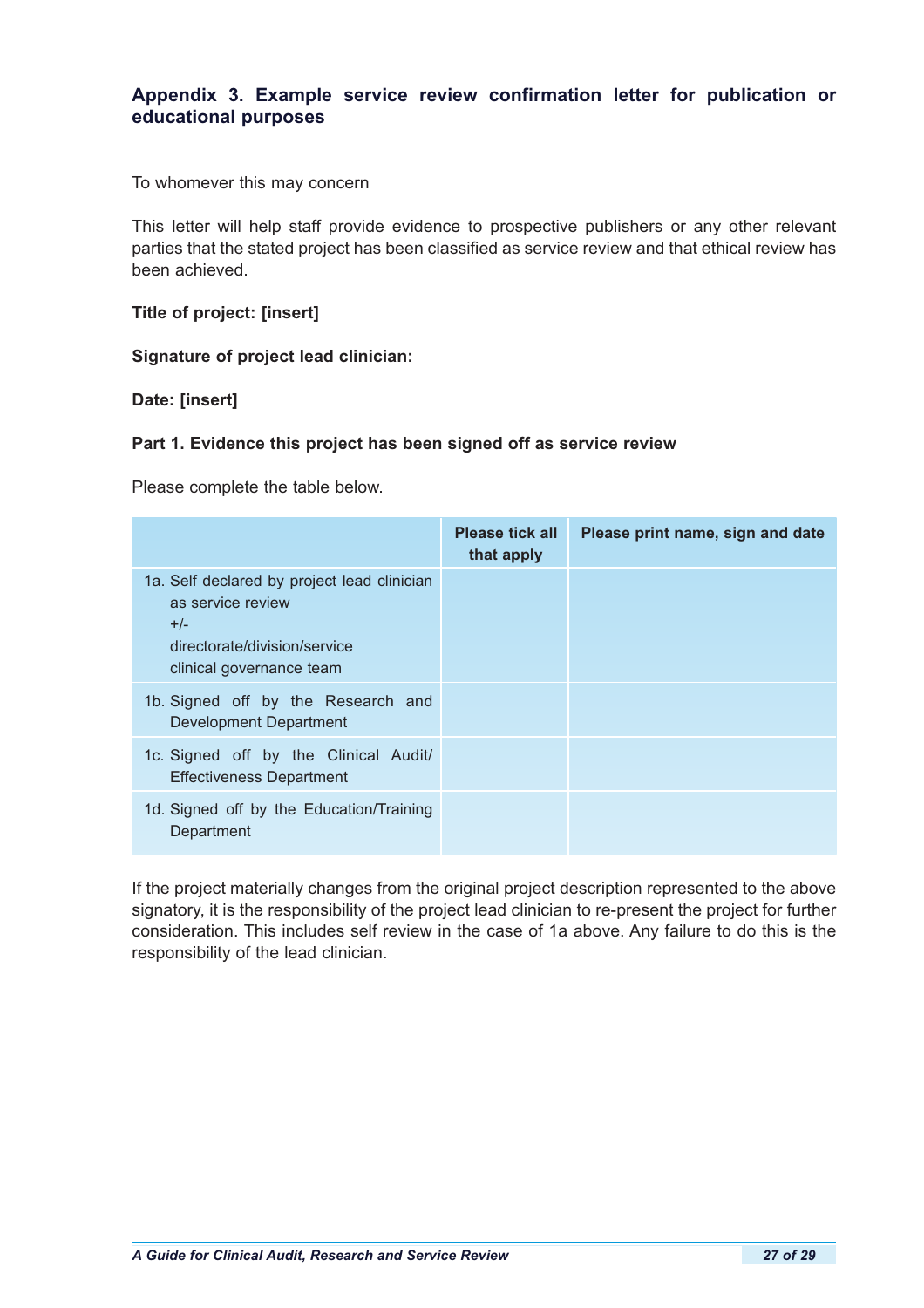## **Part 2. Evidence that ethical review has been achieved for this project**

Please complete the table below.

|                                                                                            | <b>Please tick</b><br><b>box</b> | Please sign and print name                                                                                                           |
|--------------------------------------------------------------------------------------------|----------------------------------|--------------------------------------------------------------------------------------------------------------------------------------|
| Level 1 assurance — Lead clini-<br>cian/project stakeholder group                          |                                  |                                                                                                                                      |
| Level 2 assurance - Local governance<br>review                                             |                                  | Signatory could be chair of relevant<br>directorate peer review group or the<br>clinical governance lead or the<br>clinical director |
| Level 3 assurance - Local clinical ethics<br>group for difficult to resolve ethical issues |                                  | signatory would be chair of local<br>clinical ethics group or their deputy                                                           |

For any of the above sign-offs, if the project materially changes from the original project description represented to the above signatory, it is the responsibility of the lead clinician to re-present the project for further consideration. Any failure to this is the responsibility of the lead clinician.

## **Part 3. Evidence that this project has been risk assessed**

Please complete the table below.

|                |                            | <b>Please tick</b><br>one box | Please print name, sign and date                                                                                              |
|----------------|----------------------------|-------------------------------|-------------------------------------------------------------------------------------------------------------------------------|
| 2a             | Very low/low/moderate risk |                               | Signatory could be clinical director/<br>general manager/nurse director or<br>designate in directorate/division or<br>service |
| 2 <sub>b</sub> | High/major risk            |                               | would be from trust<br>Signatory<br>executive                                                                                 |

For more information refer to 5–Step Governance Process for Service Review Activity, page 15 and Table 6, point 8, page 12 on Ethical principles applicable to clinical audit and service review.